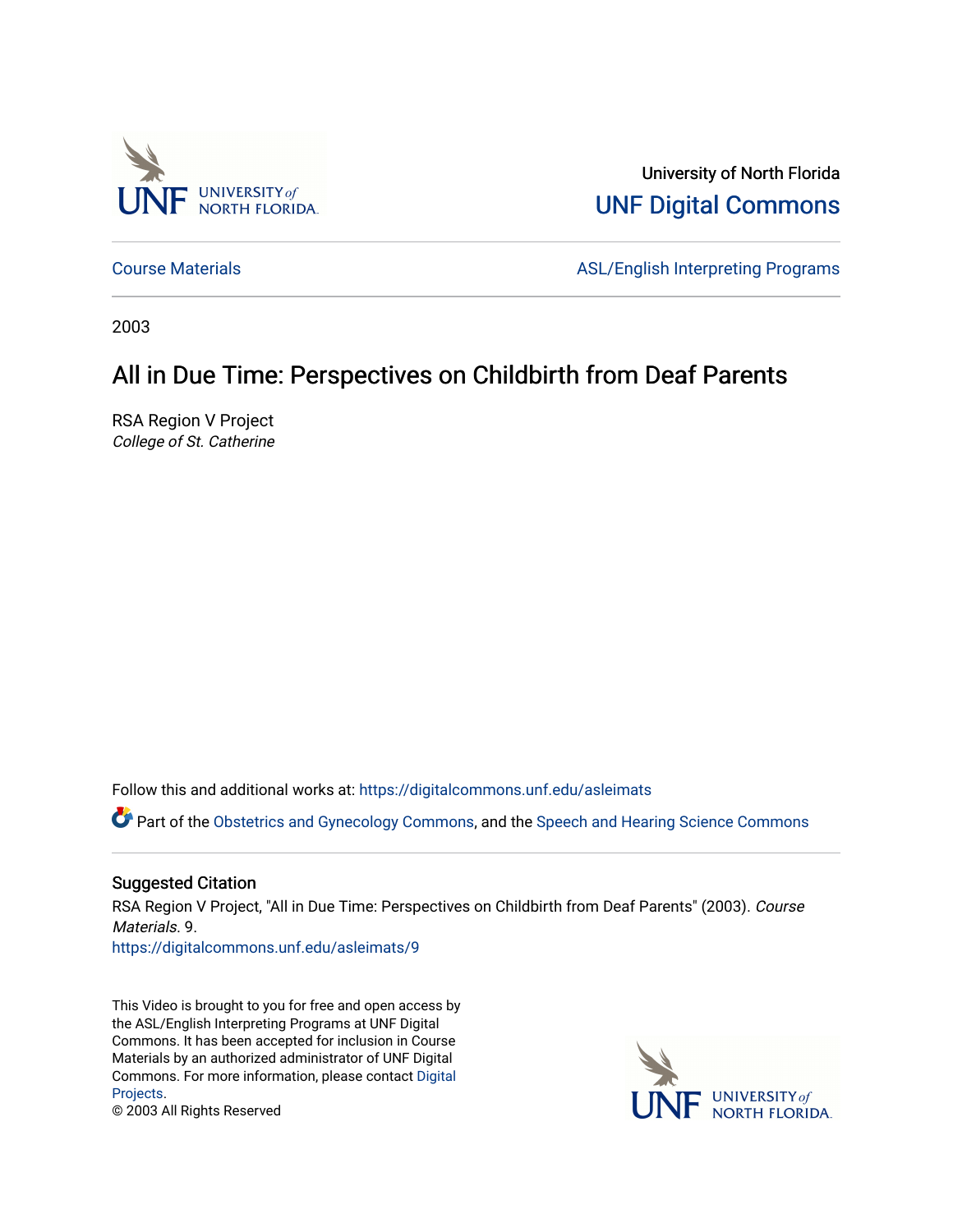

## **License Information:**

The contents of this CD were developed under a grant from the U.S. Rehabilitation Services Administration. However, these contents do not necessarily represent the policy of the Rehabilitation Services Administration and you should not assume endorsement by the federal government. Because it is a federally-funded project, it has an open copyright and maybe transferred to the hard drive of as many computers as wished. It is also allowable to burn your own CDs, provided they are not used for making a profit. When duplicating this resource, take care to give credit to those who created and produced this project.

# [Click Here to Begin](#page-2-0)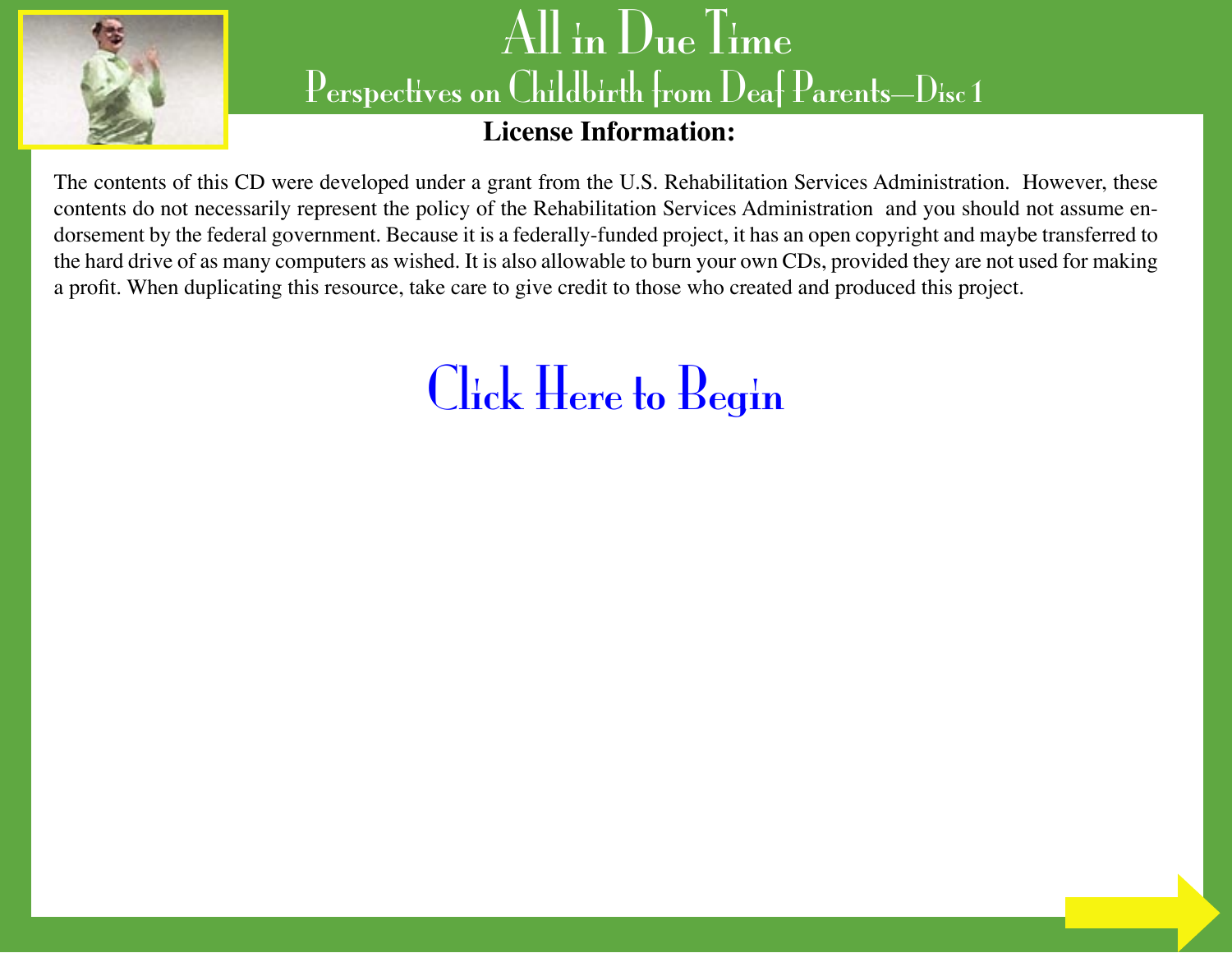<span id="page-2-0"></span>





### Featuring:

 Heidi and Jeff Branch Stacie and Scott Miller Brandi and Tim Rarus

A creation of the

#### COLLEGE OF ST. CATHERINE

in partnership with SLICES, LLC. © 2003

RSA Region V ITP Award #H160A000008

Layout and Design by Digiterp Communications Distributed in agreement with the **NE Minnesota Region III Low Incidence Project**

*Click anywhere on the page to go on to the Table of Contents.*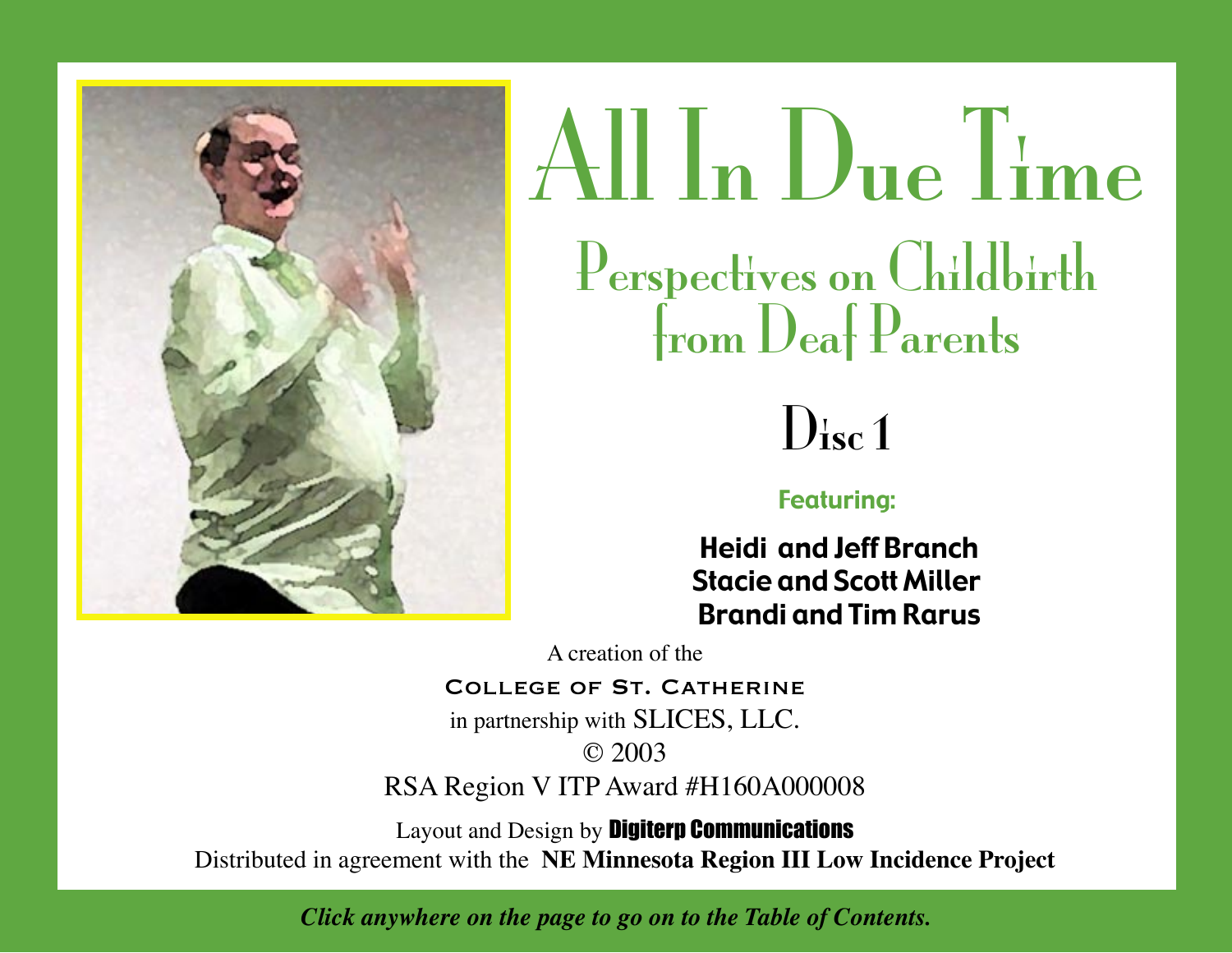<span id="page-3-0"></span>

# Table of Contents

- 4 [Using this CD-ROM](#page-4-0)
- 5 [Overview of the Project](#page-5-0)
- 6 [Working with these Texts](#page-6-0)
- 7 [Resources for Preparation and Research](#page-7-0)

# Perspectives on Childbirth from:

- 8 [Heidi and Jeff Branch](#page-8-0)
- 9 [Stacie and Scott Miller](#page-9-0)
- 11 [Brandi and Tim Rarus](#page-11-0)
- 13 [Summaries of ASL Texts](#page-13-0)
- 25 [Credits for the Project](#page-25-0)

# Navigating the CD

You can move through the information on this CD in a variety of ways:

- $\mathcal V$  Click on the title of any of these pages to go to that page.
- **V** Open Bookmarks by clicking HERE or on the tab in the upper left. Use those links to navigate.
- $\mathcal V$  Click on **Blue Links** on the rest of the pages to take you to specified locations.
- $\mathcal V$  Click on the arrows at the bottom of the page to go forward or backward.
- $\mathcal Y$  Use the arrows on the toolbar at the top of the page.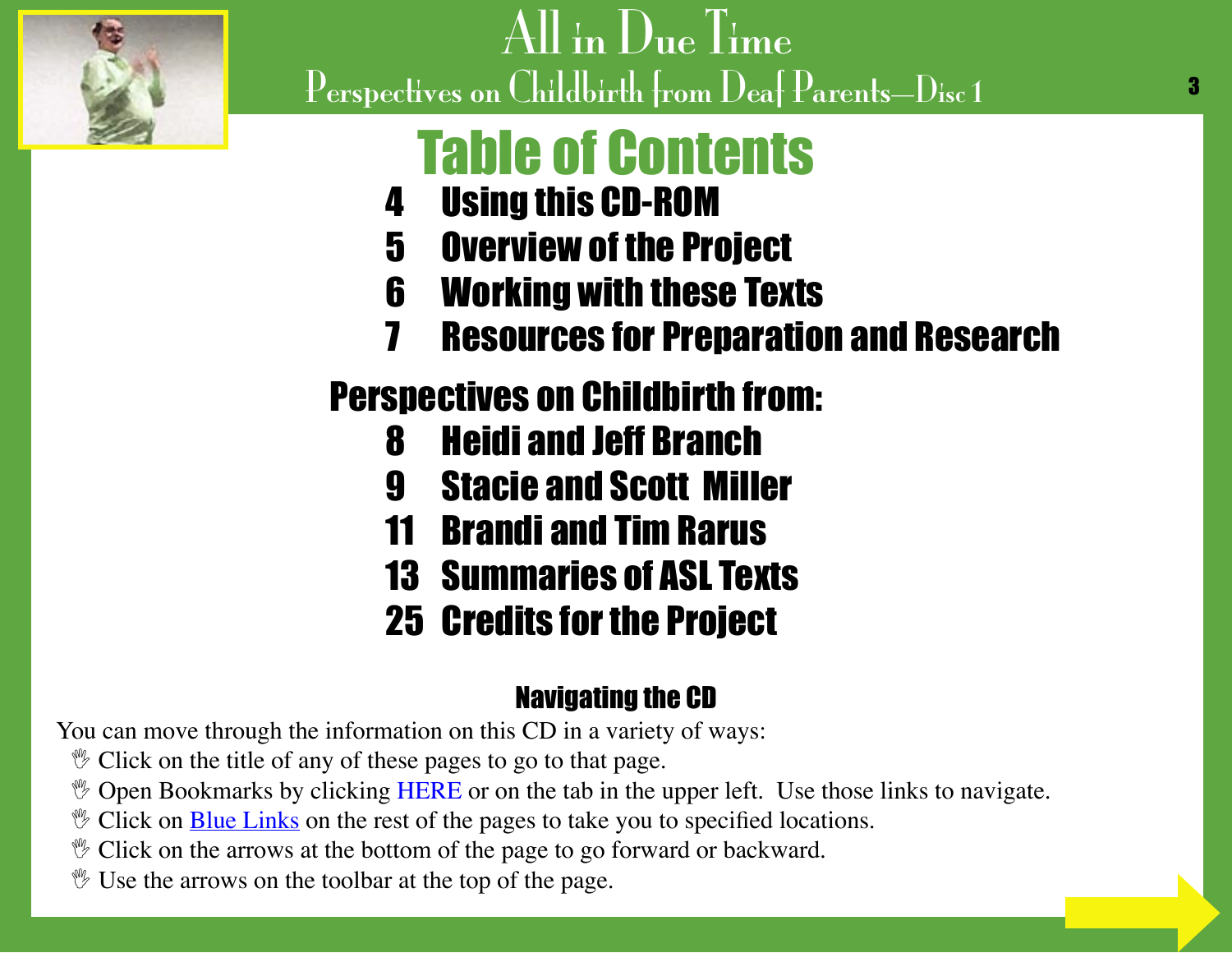<span id="page-4-0"></span>

# Using this CD-ROM

#### Software Installation

higher. (Mac OS X also needs Acrobat Reader 5.1 for floating windows to work.)

#### Video Instructions

Click on the Title to see movie. Click on Large to play a larger version of the same video file. Cick on  $\mathbf{Q} \mathbf{T}$  to open the video in the QuickTime application. A dialogue box will appear asking for permission which you should allow. If you have the QuickTime Pro application, this allows you to play the video full screen as if from a VCR.

#### *Shortcut Keys:*

- *If* The "esc" button in upper right of keyboard closes movie early.
- *<sup>\*\*</sup>* Press Space Bar for Pause/Play.
- $\mathcal{F}$  Right arrow ( $\rightarrow$ ) on keyboard allows you to play video in slow motion. (Mac: Hold button down. Windows users need to repeatedly tap the key to move from frame to frame.)
- $\mathcal V$  Click on Control Bar at the bottom of the Movie Window to move to different locations in the video. (Clicking here would move to halfway point of movie.)



[This information](#page-3-0) is on the left hand side of all pages with video links.

#### **Printing**

**If videos do not work, see** *Begin* **file on the CD. This file as links to the**  box and set your printer to landscape perspective. Some of the page will be **web for free downloading of the Software. You need QuickTime 5 or**  beyond your printer's margin. The information in the margin is only useful To print pages, select the page range which you want in your print dialogue for navigation on the computer--not necessary for off screen reading.

### **Troubleshooting**

#### Large *link is no different from clicking on the title.*

The video files all have a resolution of 480 x 360. By selecting Large, it will play that file in the largest multiple of this which fits on your screen. If your monitor is set at 800 x 600, you will not be able to play the larger version. If your monitor is set at 1024 x 768, it will play the movie full screen. See your computer's control panel or system preferences to adjust your monitor's resolution.

#### *Mac OS X: Title and* Large *links do not work.*

Acrobat Reader 5.0 did not support playing movies in floating windows. Acrobat Reader 5.1 fixed this problem. Go to *Begin* file on the CD for a link to download this free program.

#### *When I play the large version of the movie, it is not smooth.*

Playing the larger version of the movie requires more processing speed. Try it on a different computer, or use the smaller movie by clicking on the title.

#### *When I open the QuickTime player, the video is not smooth.*

Particularly on Windows systems, this option does not always produce clear video quality. Use the Large or Title options to view the video.

For updated support, visit: *[www.digiterp.com/support.html](http://www.digiterp.com/support.html)*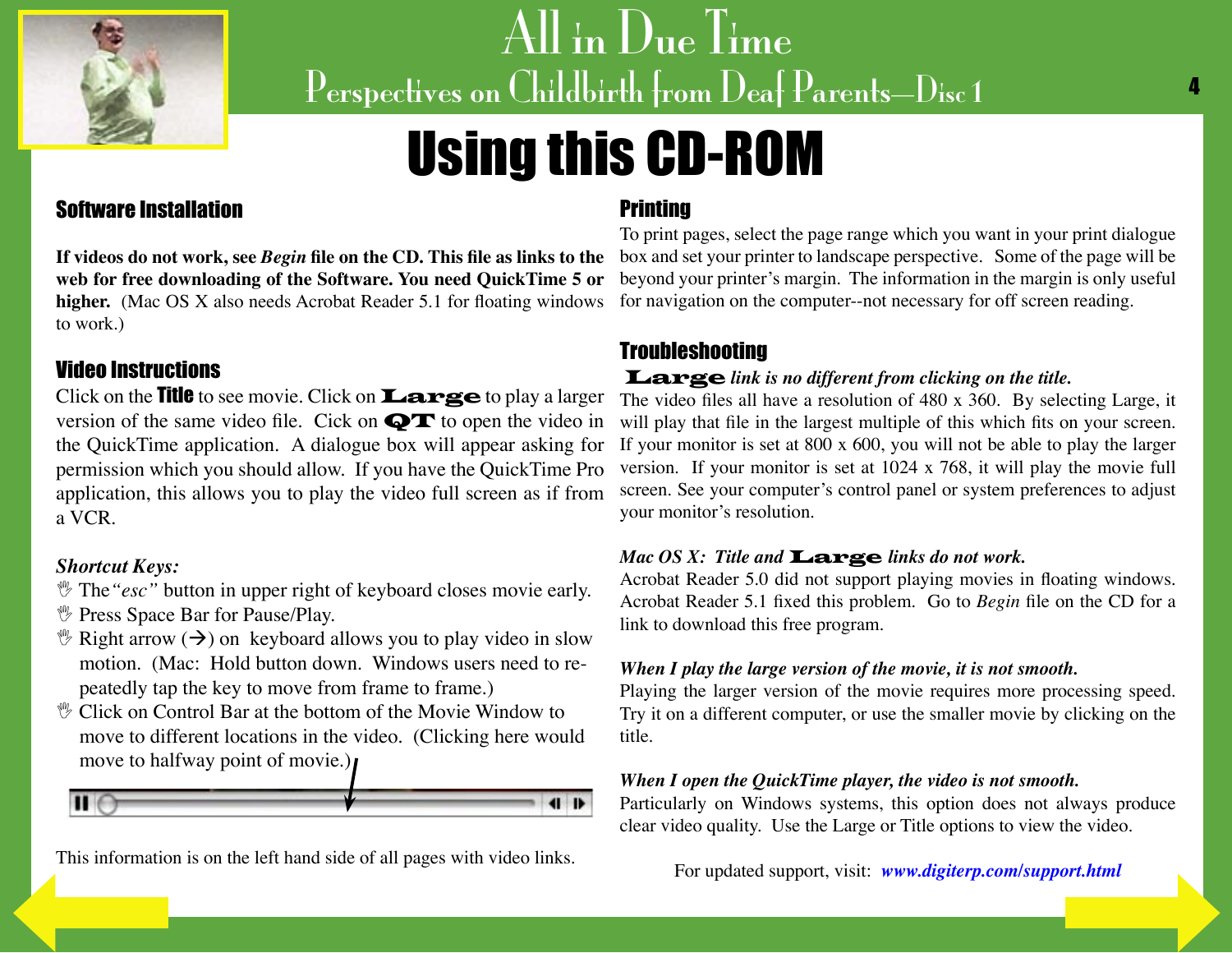# All in Due Time Perspectives on Childbirth from Deaf Parents—Disc 1 5 Overview of this Project

<span id="page-5-0"></span>millions of women around the world, regardless of their country of origin, ethnicity, socio-economic background, sexual orientation, ability, disability or hearing status. And while this millions of women around the world, regardless of their country of origin, ethnicity, socio-economic background, event is shared by so many, the birthing process and experience is as unique to the parents as the baby being born.

Health care appointments, including prenatal care, birth, and postnatal care, are some of the most challenging for interpreters. Not only do they demand that the interpreter be technically skilled, highly professional, and ethical but they also must be keenly sensitive to the personal nature of the interaction.

The RSA Region V Project at the College of St. Catherine in partnership with SLICES continues to develop innovative CD ROMs in an effort to help interpreters develop and hone the technical skills needed to interpret in these demanding, personal and potentially life-threatening situations. "To the Heart of the Matter" and "Stomach This!" were our first projects of this nature. We are in the process of releasing two more CDs which offer appointment settings and model interpretations in cardiology and gastroenterology so that interpreters may apply the information learned in the first two CDs to "real life" interactions.

When discussing the plans for this CD addressing the birth experience, we wanted to use the same format as the first two: to present the topic in spoken English by a native English speaker, and in American Sign Language by a native ASL user. The original plan to produce one CD has now become a project with several phases. The first phase is this two CD set featuring the birth experiences of six Deaf couples. The stories they share are rich and represent a variety of factors and [complications th](#page-4-0)at occurred before, during and after the births of their

children.

We'd like to extend a special thanks to the parents who so generously shared their experiences with us: Heidi and Jeff Branch, Stacie and Scott Miller, Brandi and Tim Rarus, Melody and Russ Stein, Christine and Roger Kraft, and Egina and Jimmy Beldon. We were touched by their willingness to share details of such a personal experience so that interpreters could learn from their stories. Thank you so much! A special thanks also goes to Ann Marie Mickelson, who generously opened her home to us so we could film these parents in a comfortable environment.

Since the perspectives, goals and language use is often different for the medical personnel involved with a birth, the next phase of this project will include filming various health care providers, including deaf and non-deaf doulas, midwives, doctors and childbirth educators.

This CD has the potential to be used in a variety of ways to develop your knowledge and skills in the realm of interpreting in obstetrics. You will find some ideas on page 6 to start your work with these stories. On page 7 you will find a listing of various internet resources that will help you prepare for your work with this material (and with ob/gyn appointments you may be scheduled to interpret.) Many of these websites offer very clear pictures and explanations of concepts you will find useful.

We are thrilled to offer you these resources and hope you find them helpful as you develop your skills for working with health care providers and parents-to-be.

*Staff of the RSA Region V Project*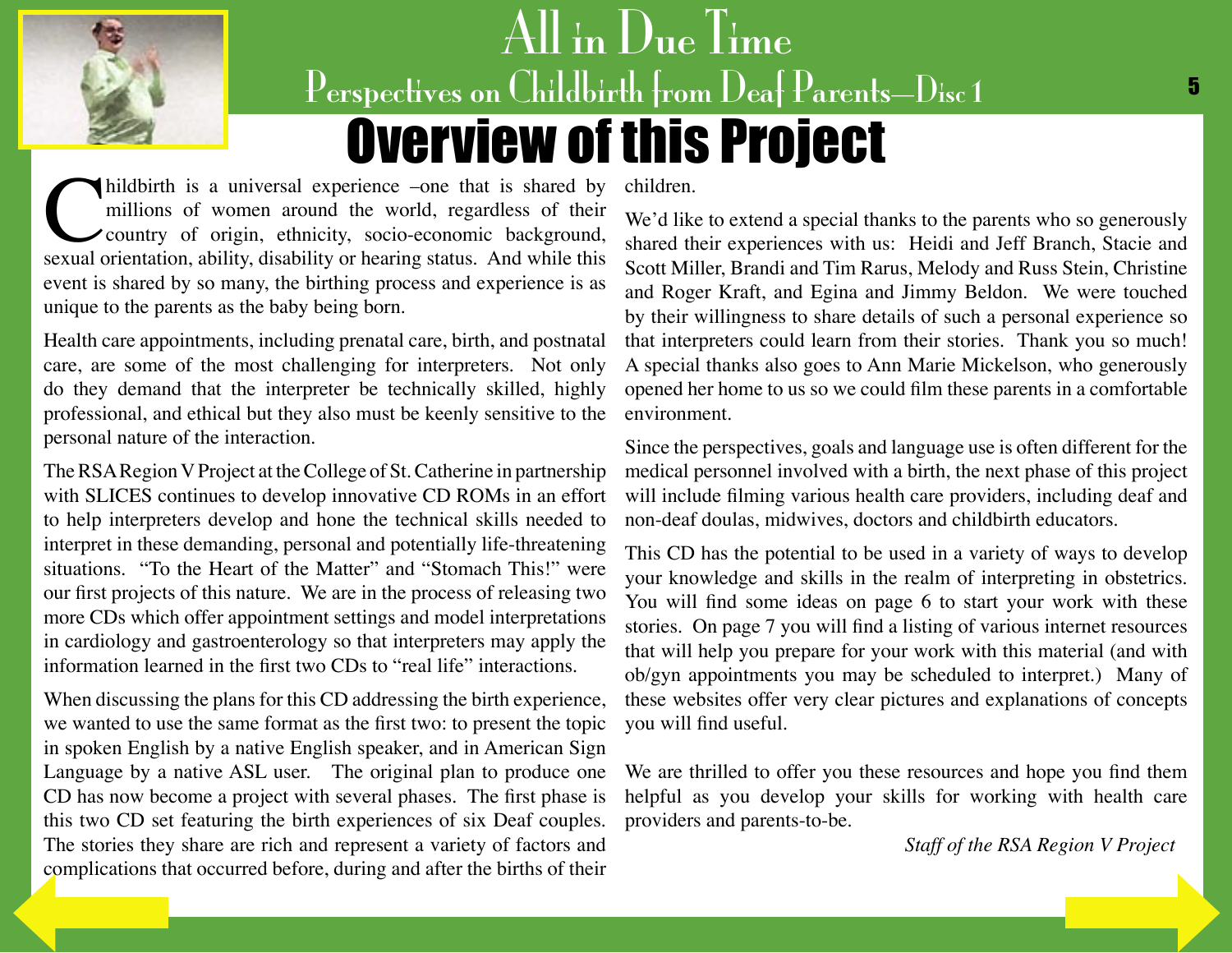<span id="page-6-0"></span>

# Suggestions for Working with these Texts

## Objective: To prepare for interpreting medical appointments related to pregnancy and childbirth.

The following series of activities are designed to support you in achieving the objective above.

## 1. Do some research on terminology and procedures related to Childbirth.

The following page has suggested resources for developing a better understanding of concepts and processes related to childbirth. There is a wealth of information on the internet, as well as many books, designed to give future parents a better idea of what to expect. These resources can also be of assistance to an interpreter preparing to interpret for situations related to pregnancy and childbirth.

### 2. Watch the video and analyze use of language to describe terms and processes related to childbirth.

The video from each couple is divided into segments to allow you to watch different portions. Some of the video describes more about the processes of life surrounding childbirth...dealing with accomodations at work or in other arenas of life. Other portions of the video is more focused on the technical processes of birth and dealing with the medical profession. Descriptions underneath the video links give suggestions of topics to look for in each of the video portions. Using these suggestions, watch the video to add to your own ideas about how to talk about childbirth in ASL.

### 3. Describe certain processes in ASL.

After watching the couples talk about childbirth in ASL, pick certain concepts or processes and describe these in ASL. For example, you may choose to describe a C-section as if you were explaining it to a Deaf friend who was unfamiliar with what happens in that procedure. You may want to videotape yourself so that you can watch your rendition and see how effectively you were able to incorporate the language features demonstrated on the CD.

## 4. Interpret from ASL to English imagining the setting being a Doctor's appointment asking for past history.

After all of this preparation and analysis, voice interpret the segments with the imagined target audience of a doctor looking for [past history rel](#page-5-0)ated to pregnancy and childbirth.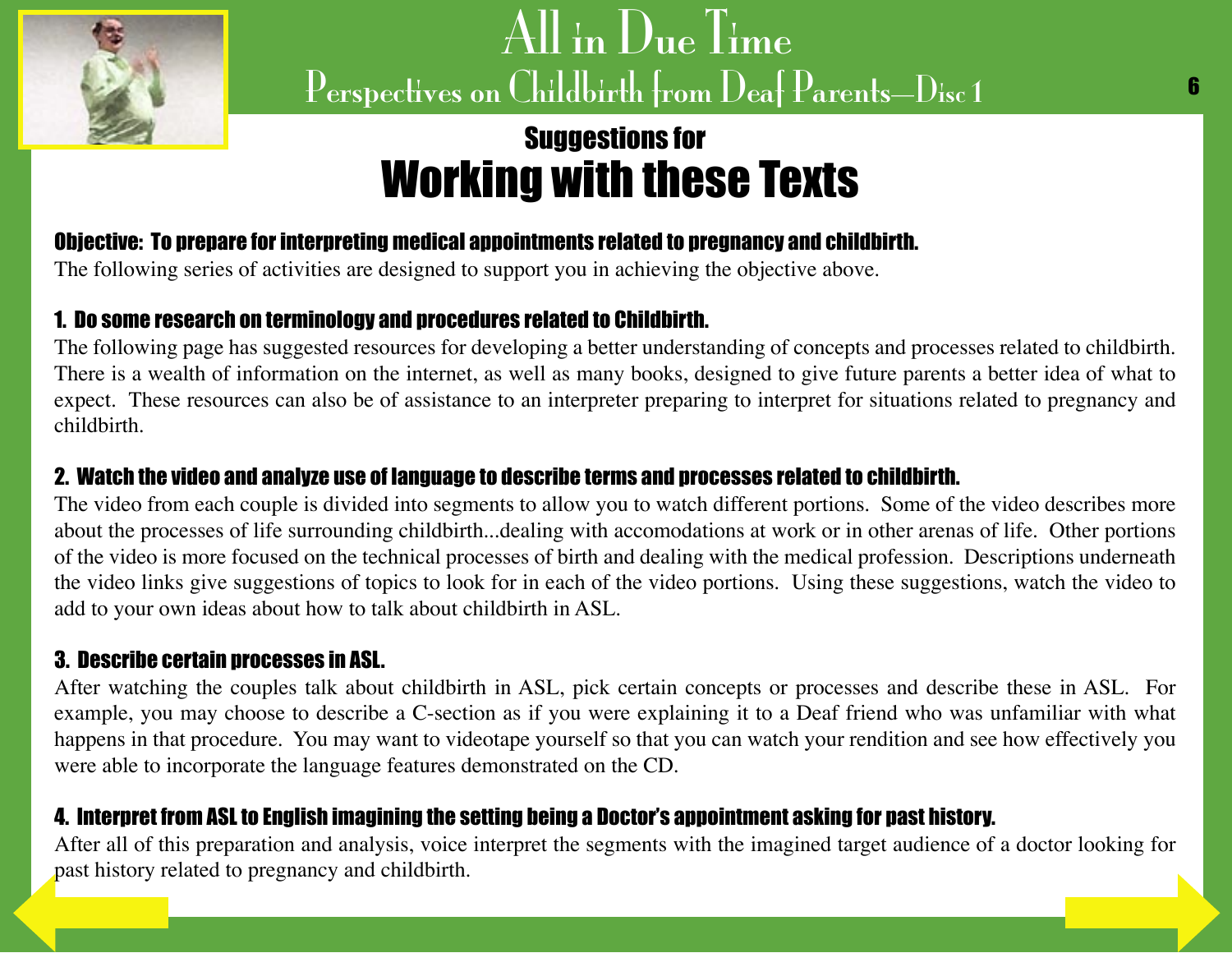<span id="page-7-0"></span>

## Suggested Resources for

# Preparation and Research on Childbirth

*There is an incredible quantity of information on the web about pregnancy and childbirth. In addition to explanations of procedures and conditions, there are all sorts of perspectives about the pros and cons of certain approaches. Click on any blue word to take you to an internet site with information on that topic. The concepts offered here are not comprehensive, but offer a start to what might be encountered in OB/GYN appointments.*

## 1. Understand physical anatomy related to childbirth.

Two options for Diagrams of Female Reproductive Anatomy from the AMA Atlas:

[Non-Pregnant Anatomy](http://www.ama-assn.org/ama/pub/category/7163.html) [Anatomy during Pregnancy](http://www.ama-assn.org/ama/pub/category/7161.html)

## 2. Understand procedures that might be used during pregnancy, labor and delivery.

A glossary of terms related to child birth.: [Obgyn.net](http://www.obgyn.net/displayarticle.asp?page=glossary_of_terms) 

The following websites offer resources and perspectives on some of the medicines and procedures which might be used during labor and delivery.

| <b>Amniocentesis</b> | Midwifery                   | <b>Analgesia and Anasthesia</b> | <b>Ultrasound</b> |
|----------------------|-----------------------------|---------------------------------|-------------------|
| C-Section:           | <b>Various Perspectives</b> | Diagrams                        |                   |
| Episiotomies:        | <b>Various Perspectives</b> | Diagrams                        |                   |

## 3. Understand some of the potential complications in pregnancy and delivery.

| A General Description of Possible Complications |                            | <b>Birth Defects</b>      | <b>Pre-term Labor</b> |  |
|-------------------------------------------------|----------------------------|---------------------------|-----------------------|--|
| <b>Bicornuate Uterus</b>                        | <b>Breech Presentation</b> | <b>Ectopic Preganancy</b> | Infertility           |  |
| <b>Placenta Abruptio</b>                        | Placenta Previa            | Preeclampsia/Toxemia      | Miscarriage           |  |

## [4. Go on to th](#page-6-0)e next page and the perspectives on childbirth.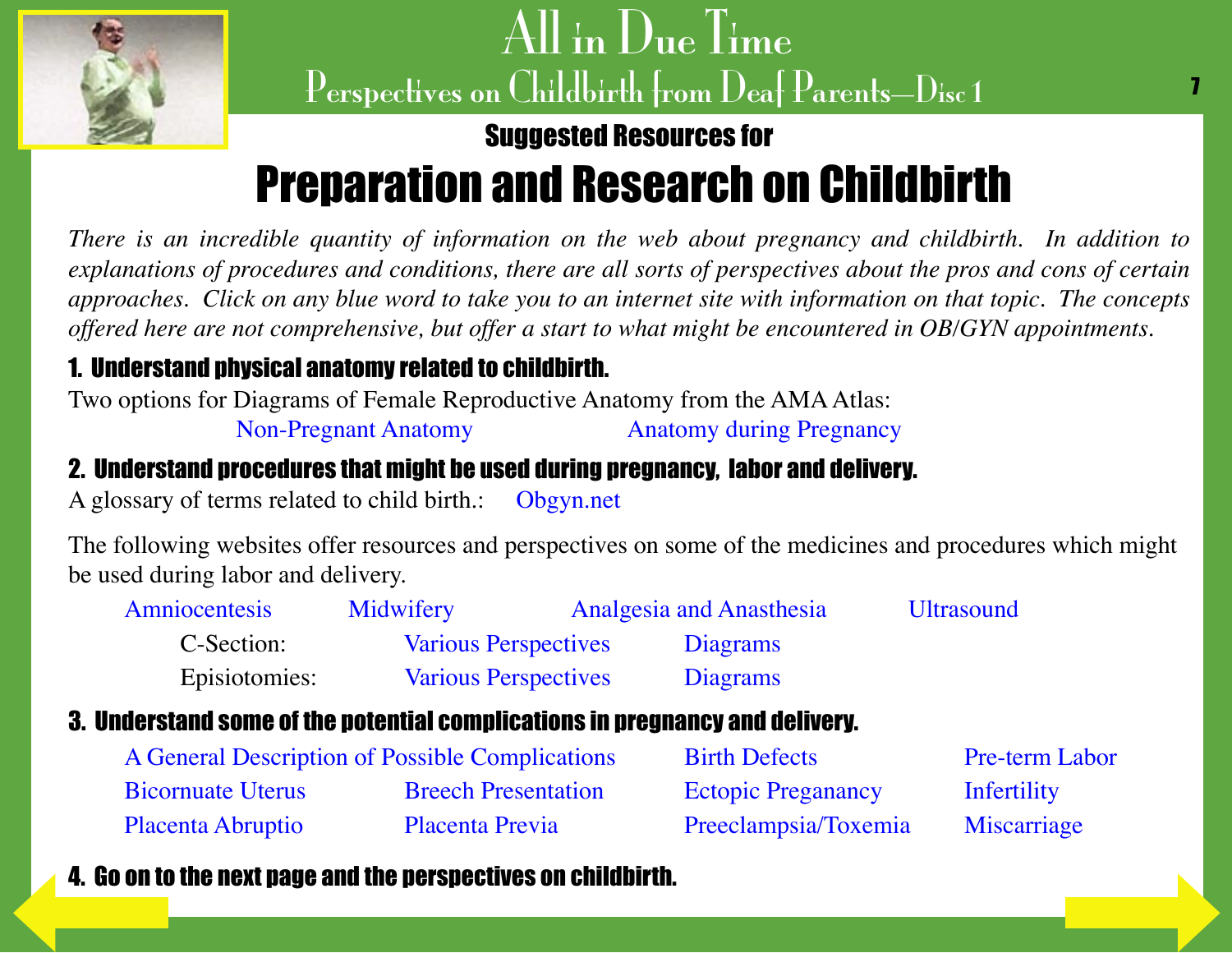<span id="page-8-0"></span>

Playing Movies Click on Title to see movie. Large opens larger scale version of movie.

Click on **OT**  to open in QuickTime Player application.

> *"esc"* button upper right of keyboard closes movie window.

Press *Space Bar* for Pause/Play.

*Right arrow*  $(\rightarrow)$ allows you to play video in slow motion.

Click on control bar to move to that point in video.

See [Using this CD](#page-4-0) [for details.](#page-7-0)

# All in Due Time Perspectives on Childbirth from Deaf Parents—Disc 1

# Perspectives from Heidi and Jeff Branch

8

| <b>Meet Heidi</b>                                                            | Large | $\bullet$ T | Summary |
|------------------------------------------------------------------------------|-------|-------------|---------|
| Heidi introduces herself and talks about coming from a Deaf family. $(0.45)$ |       |             |         |

Meet Jeff **Allie Command Meet Jeff** Jeff Act of the Large QT and <u>[Summary](#page-13-0)</u> Jeff introduces himself and talks about his educational journey. (6:37)

### Going to the Hospital for Delivery **Large** QT [Summary](#page-14-0) Heidi and Jeff describe when they knew they had to go to the hospital and the process for delivery. Technical processes discussed include: epidural injection, c-section, and episiotomy. (4:35)

### Working with an interpreter **Large QT** [Summary](#page-15-0)

Heidi and Jeff describe the process they went through in choosing an interpreter and in having an interpreter as part of the team for their labor and delivery. (6:10)

### **On a Hearing or Deaf Child Concrete Large QT [Summary](#page-15-0)**

Heidi and Jeff talk about their considerations (or lack thereof) on whether there child would be Deaf. (1:57)

**Video requires QuickTime 5 or higher. If video doesn't work, be sure you have the appropriate version of QuickTime installed. See** *Begin* **file for software installation instructions.**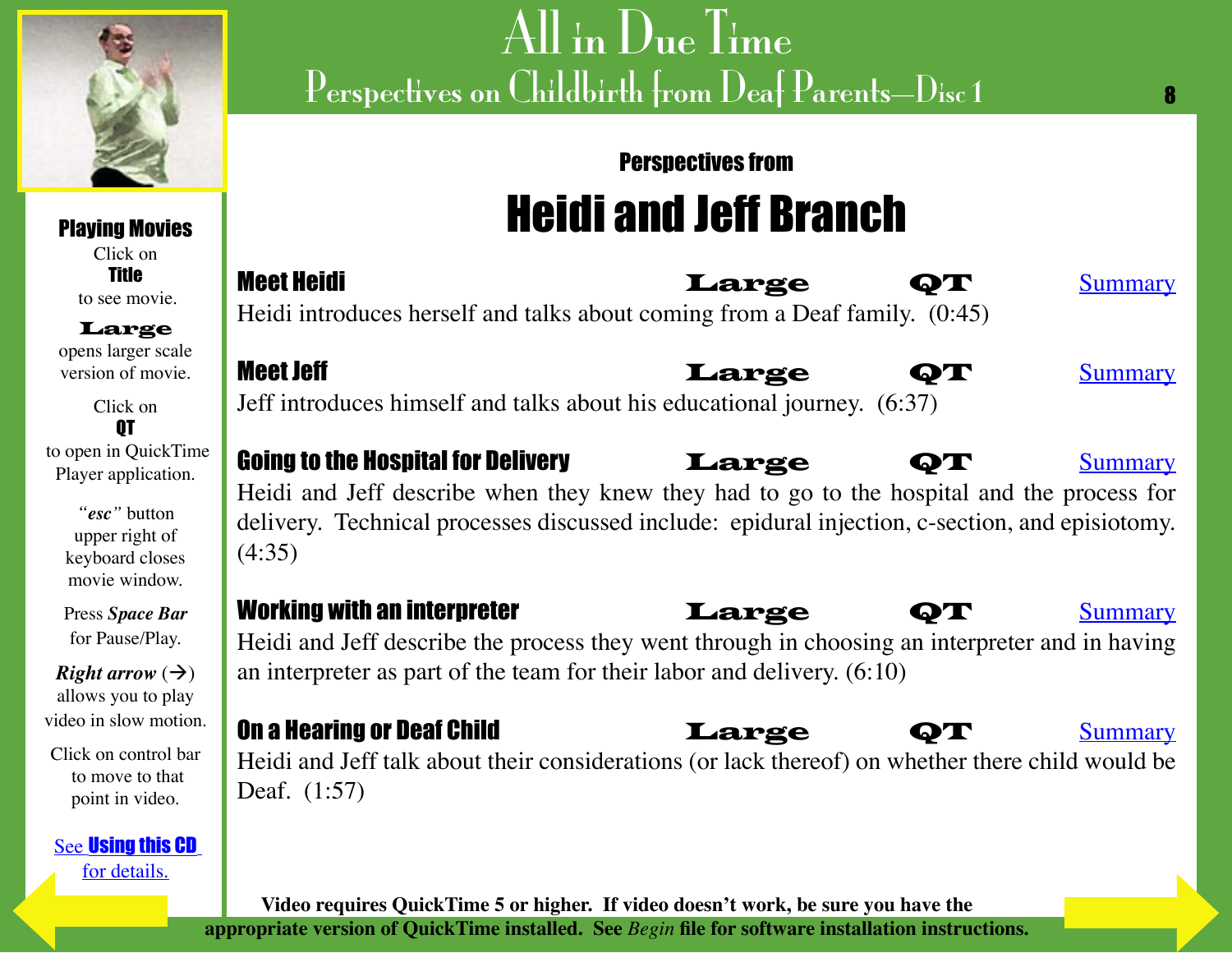<span id="page-9-0"></span>

Playing Movies Click on Title

# $\overline{{\rm All}}$  in  ${\rm D}_{\rm ue}$  Time Perspectives on Childbirth from Deaf Parents—Disc 1

# Perspectives from Stacie and Scott Miller

 $\mathbf{q}$ 

| .<br>to see movie.                                                                | <b>Meet Stacie</b><br>Large<br>ОТ<br><b>Summary</b>                                                                                                                       |
|-----------------------------------------------------------------------------------|---------------------------------------------------------------------------------------------------------------------------------------------------------------------------|
| Large<br>opens larger scale                                                       | Stacie introduces herself and gives a little bit of her background. (0:35)                                                                                                |
| version of movie.                                                                 | <b>Meet Scott</b><br>Large<br>QT<br><b>Summary</b>                                                                                                                        |
| Click on                                                                          | Scott introduces himself and gives some of his background. (0:42)                                                                                                         |
| to open in QuickTime<br>Player application.                                       | <b>How we Met</b><br>Large<br>$\mathbf{Q} \mathbf{T}$<br><b>Summary</b>                                                                                                   |
| "esc" button<br>upper right of<br>keyboard closes                                 | Stacie and Scott explain how they met (and then met again) in a way that brought them together<br>as a couple. $(1:22)$                                                   |
| movie window.                                                                     | <b>Finding Out</b><br>Large<br><b>Summary</b><br>ФТ                                                                                                                       |
| Press Space Bar<br>for Pause/Play.                                                | Scott and Stacie explain the process for discovering that they were pregnant. (1:24)                                                                                      |
| <i>Right arrow</i> $(\rightarrow)$<br>allows you to play<br>video in slow motion. | <b>Difficulties with Pregnancy</b><br>Large<br><b>Summary</b><br>ФТ<br>Stacie and Scott describe the early parts of Stacie's pregnancy, which included some difficulties. |
| Click on control bar<br>to move to that<br>point in video.                        | Technical terms include: Ultrasound and Bicornuate Uterus. (3:17)                                                                                                         |
| <b>See Using this CD</b><br>for details.                                          |                                                                                                                                                                           |

**Video requires QuickTime 5 or higher. If video doesn't work, be sure you have the appropriate version of QuickTime installed. See** *Begin* **file for software installation instructions.**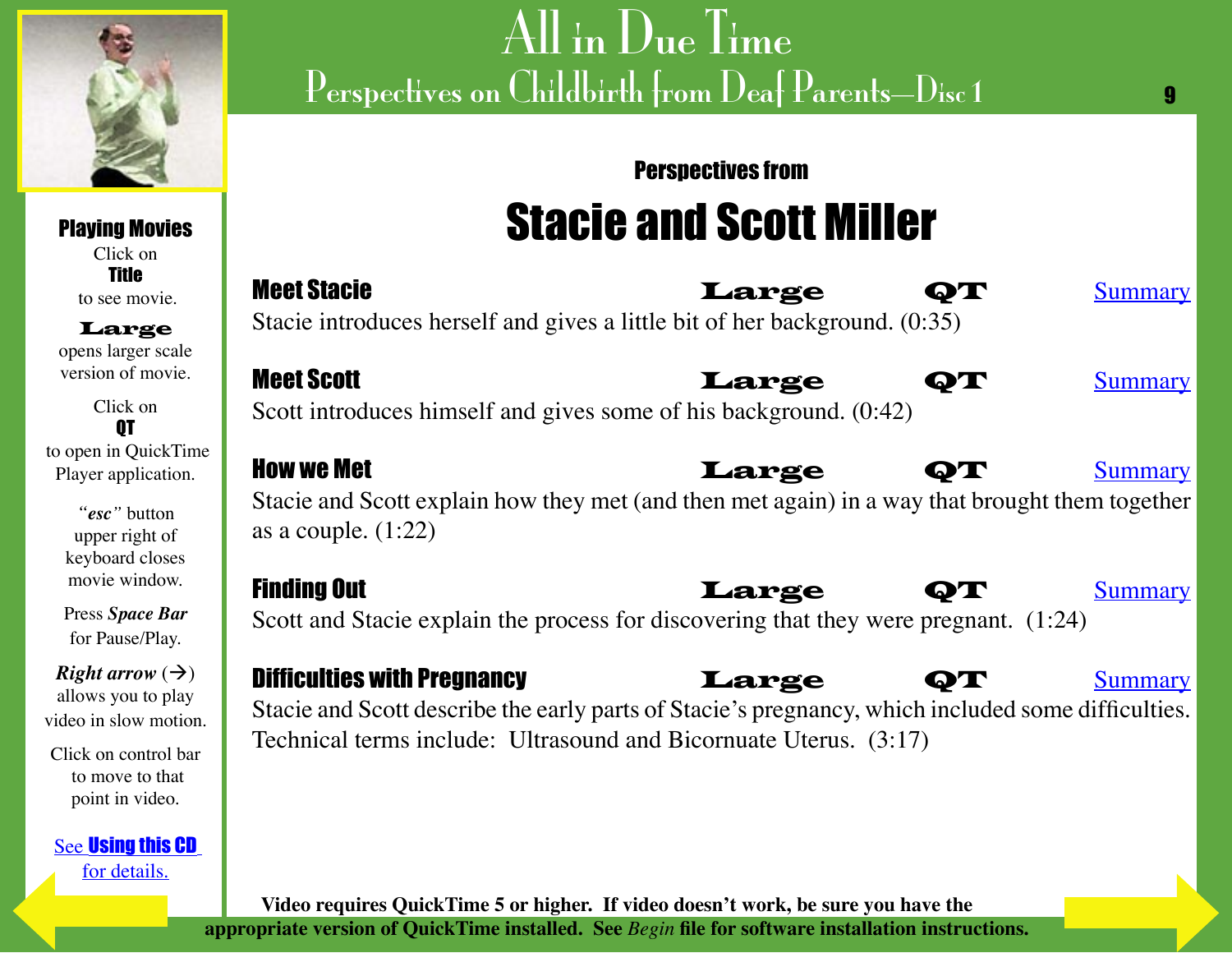<span id="page-10-0"></span>

Perspectives from

10

## Stacie and Scott Miller (continued)

The Delivery **Resection Contract Contract Contract Contract Contract Contract Contract Contract Contract Contract Contract Contract Contract Contract Contract Contract Contract Contract Contract Contract Contract Contract** They describe having a C-Section at 31 1/2 weeks into the pregnancy (as well as Scott's documenting the procedure on video.) (3:41)

Post-Delivery in NICU **Large QT** [Summary](#page-19-0) This video describes what happened in having a baby born so prematurely and how they dealt with care until they were able to bring their son home.  $(2.49)$ 

**Going Home diagram in the contract of the Community Community Community** After all of their trials, Stacie and Scott finally are able to bring their son home. This video tells of their pride in their "miracle baby." (2:27)

## Finding Out to Going Home **Large QT** [Summary](#page-17-0)

This video shows, in succession, the previous clips from "Finding Out" to "Going Home." You can watch this if you want to see a longer section of uninterrupted discourse. (18:02)

**Video requires QuickTime 5 or higher. If video doesn't work, be sure you have the appropriate version of QuickTime installed. See** *Begin* **file for software installation instructions.**

Playing Movies Click on Title

to see movie.

Large opens larger scale version of movie.

Click on QT to open in QuickTime Player application.

> *"esc"* button upper right of keyboard closes movie window.

Press *Space Bar* for Pause/Play.

*Right arrow*  $(\rightarrow)$ allows you to play video in slow motion.

Click on control bar to move to that point in video.

See [Using this C](#page-4-0)D [for details.](#page-9-0)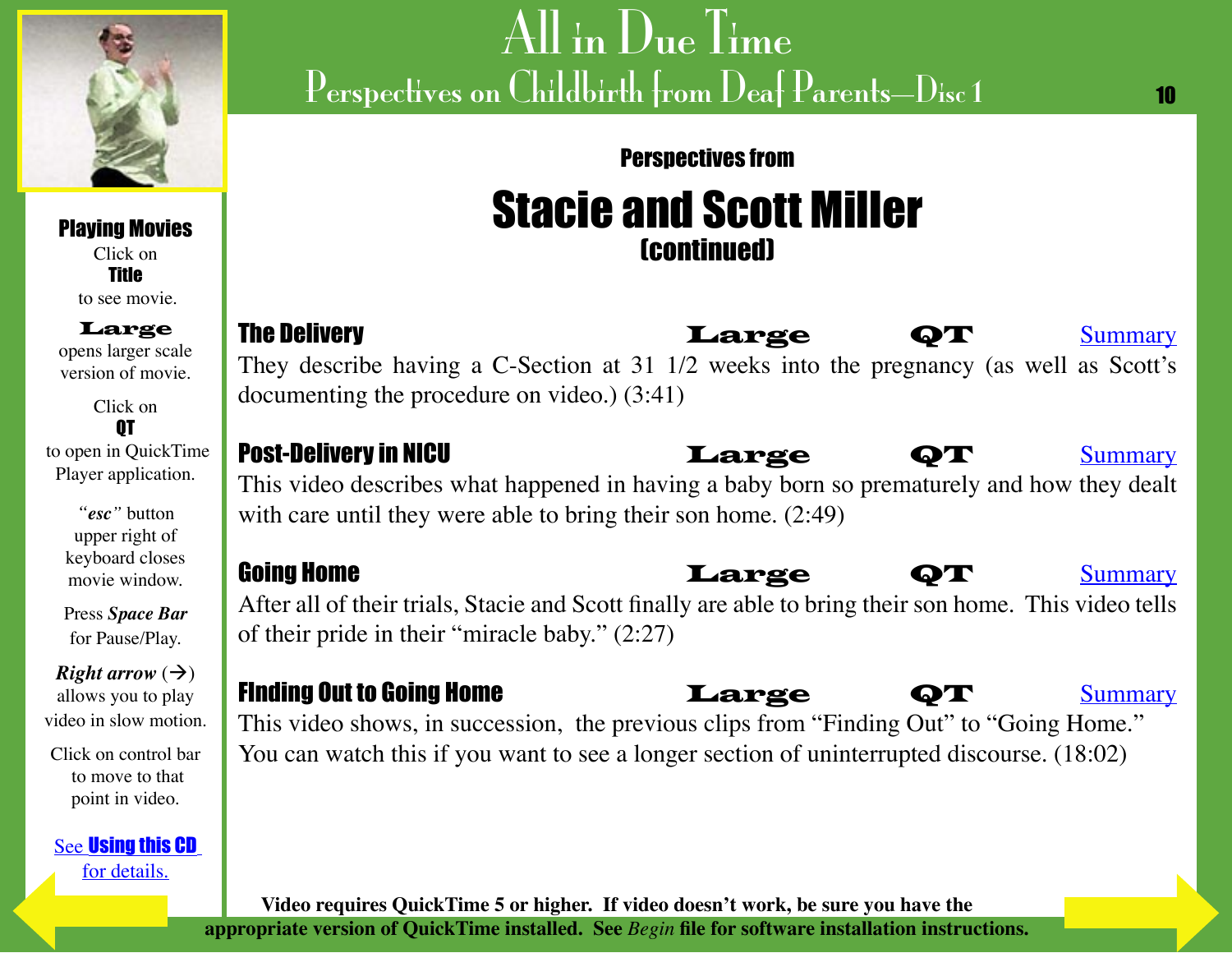<span id="page-11-0"></span>

Playing Movies Click on **Title**  to see movie. Large

# All in Due Time Perspectives on Childbirth from Deaf Parents—Disc 1

# Perspectives from Brandi and Tim Rarus

11

| Click on<br><b>Title</b><br>to see movie.                                                                                                                                               | <b>Meet Brandi</b><br>Brandi introduces herself (1:19)                                                                                                                                                                                 | Large |    | <b>Summary</b> |
|-----------------------------------------------------------------------------------------------------------------------------------------------------------------------------------------|----------------------------------------------------------------------------------------------------------------------------------------------------------------------------------------------------------------------------------------|-------|----|----------------|
| Large<br>opens larger scale<br>version of movie.<br>Click on<br>0T<br>to open in QuickTime<br>Player application.                                                                       | <b>Meet Tim</b><br>Tim introduces himself. $(0:37)$                                                                                                                                                                                    | Large | QТ | <b>Summary</b> |
| "esc" button<br>upper right of<br>keyboard closes<br>movie window.<br>Press Space Bar                                                                                                   | <b>First Child</b><br>Brandi describes their journey of becoming pregnant and delivering their first child. Technical<br>processes include: in vitro fertilization; pre-mature labor; epidural injection; cervical dilation.<br>(3:41) | Large | QT | <b>Summary</b> |
| for Pause/Play.<br><i>Right arrow</i> $(\rightarrow)$                                                                                                                                   | <b>Second Child</b>                                                                                                                                                                                                                    |       |    |                |
| allows you to play<br>video in slow motion.                                                                                                                                             | Brandi describes their second birth which included induction of labor through $IV(1:30)$                                                                                                                                               | Large |    | <b>Summary</b> |
| Click on control bar<br>to move to that<br>point in video.                                                                                                                              |                                                                                                                                                                                                                                        |       |    |                |
| <b>See Using this CD</b><br>for details.                                                                                                                                                |                                                                                                                                                                                                                                        |       |    |                |
| Video requires QuickTime 5 or higher. If video doesn't work, be sure you have the<br>appropriate version of QuickTime installed. See Begin file for software installation instructions. |                                                                                                                                                                                                                                        |       |    |                |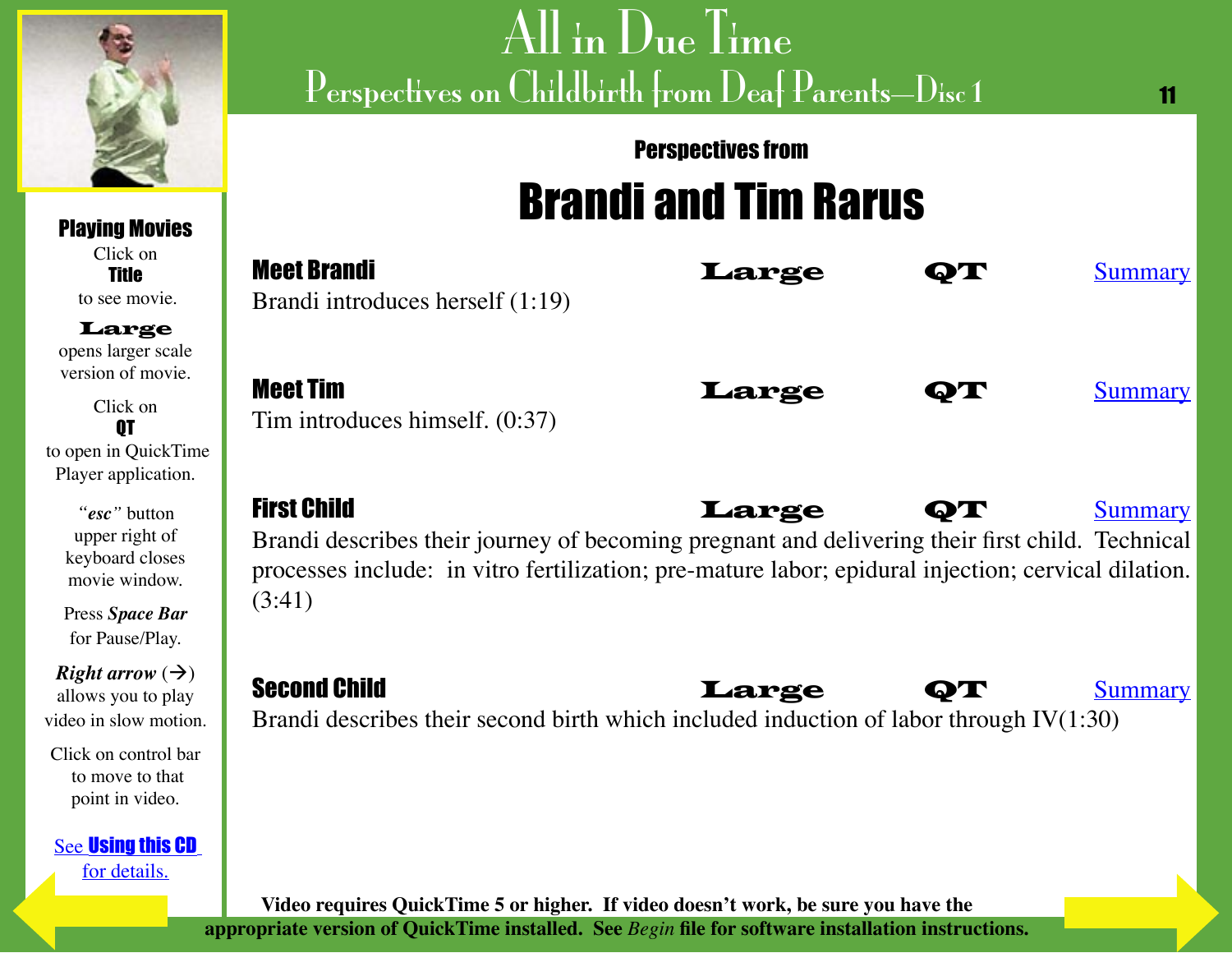<span id="page-12-0"></span>

### Perspectives from

# Brandi and Tim Rarus (continued)

**Third Child Governor Clarge QT [Summary](#page-23-0)** Brandi describes their third birth which included induction of through a process called "stripping."(4:39)

## **Concluding Thoughts Concluding Thoughts Concluding Thoughts**

Tim shares some concluding thoughts about his role in the process and they share how they are adding to their family in the future. (1:51)

## Full Movie of Child 1-3 **Large** QT [Summary](#page-21-0)

This video contains the continuous video for Brandi's description of the three deliveries. You can watch this if you are interested in a longer segment of uninterrupted discourse. (11:43)

[Table of Contents](#page-3-0) Table of Contents

12

**Video requires QuickTime 5 or higher. If video doesn't work, be sure you have the appropriate version of QuickTime installed. See** *Begin* **file for software installation instructions.**

Title to see movie.

Large

opens larger scale version of movie.

Click on QT to open in QuickTime Player application.

> *"esc"* button upper right of keyboard closes movie window.

Press *Space Bar* for Pause/Play.

*Right arrow*  $(\rightarrow)$ allows you to play video in slow motion.

Click on control bar to move to that point in video.

See [Using this CD](#page-4-0) [for details.](#page-11-0)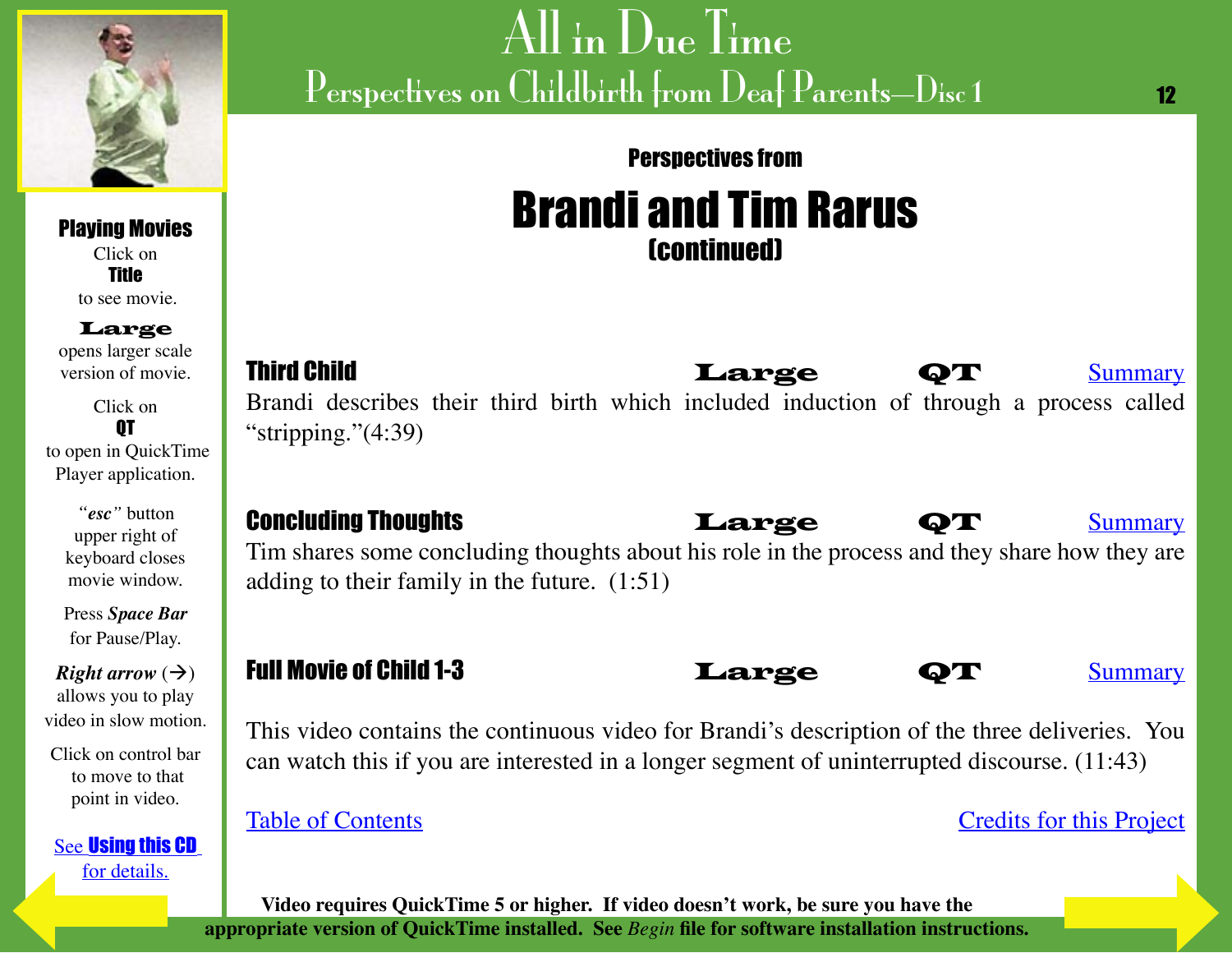<span id="page-13-0"></span>

# Written Summaries of ASL Texts

## About the Summaries

*These summaries were completed by Patty Gordon, a certified interpreter, who worked with the video files and was not present at the filming. You will notice in the summaries that there are some areas where it is unclear as to the meaning in the text. Some of these are due to the intimacy of some of the conversation between two people who know each other well. Some of it is due to the ambiguity of ASL in specifying gender. The important thing to keep in mind is that the summaries are provided simply to support your own comprehension and analysis of the material.*

#### Meet Heidi Branch

Heidi grew up in southern California near CSUN in Northridge. She is the third generation in a Deaf family. Her parents went to school at Riverside, as did her brother, sister, and herself. After Riverside, she went on to Gallaudet to get a degree in photography. She met Jeff there. Being from a big city, she never dreamed of moving to a place like Sioux Falls. It was a bit hard at first, but she has been there for 3 years and really enjoys it.

#### **[Return to Video Options](#page-8-0)**

### Meet Jeff Branch

Jeff grew up in Louisiana and went to a mainstreamed setting for school. At that time, there were no interpreters due to scant resources. This was back in the late 1970's. He did the best he could watching the teachers and reading the materials on his own. His mother also helped out a lot. His parents were divorced and he moved with his mom to New Orleans. His father was three hours away in Lafayette. In New Orleans, he went to an oral

program for  $7<sup>th</sup>$  and  $8<sup>th</sup>$  grade. It was frustrating to not be able to sign, but it was better than his experience in elementary school.

For a high school option, his parents considered the Model Secondary School for the Deaf in DC. It was a hard choice for his parents to send him so far away, but it seemed to be the best option. They figured he would later go on to Gallaudet anyway, so they thought this would be good preparation. Jeff knew only a bit of sign from summer camp, and so had some hesitation about going. But from the moment he stepped in the door, he loved it. He appreciated the direct communication and the ability to take part in group discussions. It was a rich experience.

From there, he went on to Gallaudet which was more of the same but with more independence and responsibility. He met Heidi there during his Senior year (he spent two years as a senior). He hated to leave Gallaudet. But went out to CSD to do an internship. They encouraged him to go back to DC to finish his degree. He completed his coursework fall semester, and then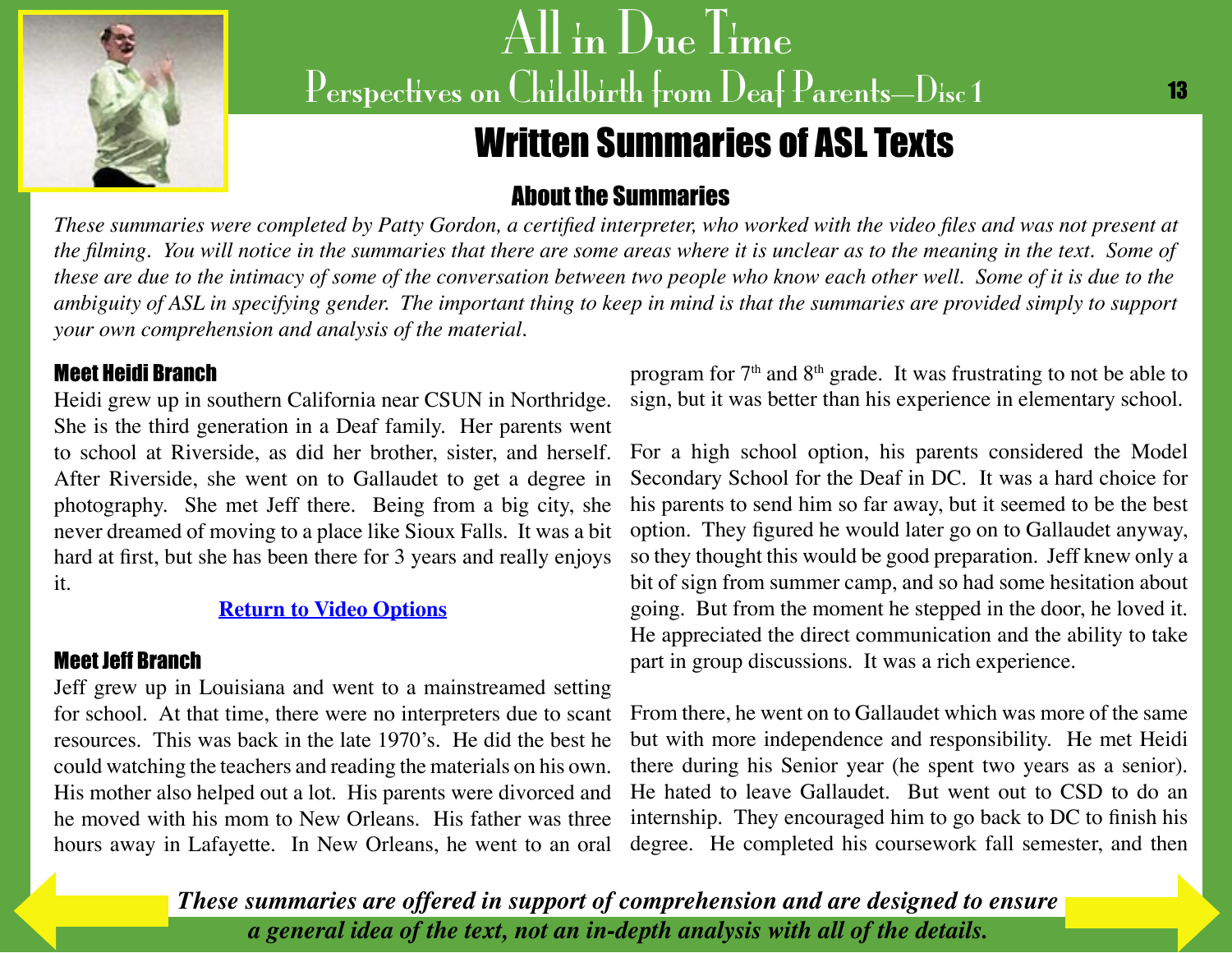<span id="page-14-0"></span>

# Written Summaries of ASL Texts

to Sioux Falls and has been working at CSD for 5 years.

#### **[Return to Video Options](#page-8-0)**

#### Going to the Hospital for Delivery

They were due May 7<sup>th</sup>, but Heidi's water broke one week early. Heidi called Jeff at work to let him know that it was time. At first, he wasn't sure it could be really time to go. But they went in. Heidi was only dilated to 1 cm and leaking water. She went through 22 hours of labor that started at 4 in the afternoon.

Jeff clarified that a few weeks earlier, they had experienced a few "false alarms", so when they talked with the doctor, they checked to make sure that this was the real thing. The doctor assured them it was time, but not an emergency. So Jeff told people at work, and went home to finish up final touches on packing and then go to the hospital.

Heidi continues that the baby had descended before the water broke. She also couldn't have medications like an epidural because they didn't want to suppress her labor. She was still at 1 cm, and stayed there for 10 hours. They tried some different medications and she finally moved to 4 cm. She couldn't have an epidural until she was dilated more than 6 cm. When they

graduated with his classmates in May. After that, he moved back finally got there, she got the epidural, and Jeff actually fainted at that time.

> Heidi eventually got to 10 cm. A couple of procedures she wanted to avoid were having an episiotomy or a c-section. In her discussions prior, she had made an agreement on that. But knowing that the doctor might go ahead with those procedures, she was glad the interpreter knew her preferences. During actual labor, she was so affected by the medications she wasn't able to express herself clearly, but the interpreter played the role of advocate in reminding the doctor about those prior agreements.

> When it was the time of the actual birth, she was struggling because her pelvis was too small. She went through a 2 hour struggle, and the doctor finally decided they needed to go with a c-section. But before that, they tried an episiotomy and were able to deliver. In hindsight, Heidi wondered about having gone with the episiotomy earlier, but was glad that she tried without giving up right away. (Even if she failed to prevent that procedure.) She was glad that the episiotomy worked and she was able to avoid the c-section. In addition, she was thrilled to have a son with red hair. The 22 hours was worth it for a beautiful son...to which Jeff concurs.

#### **[Return to Video Options](#page-8-0)**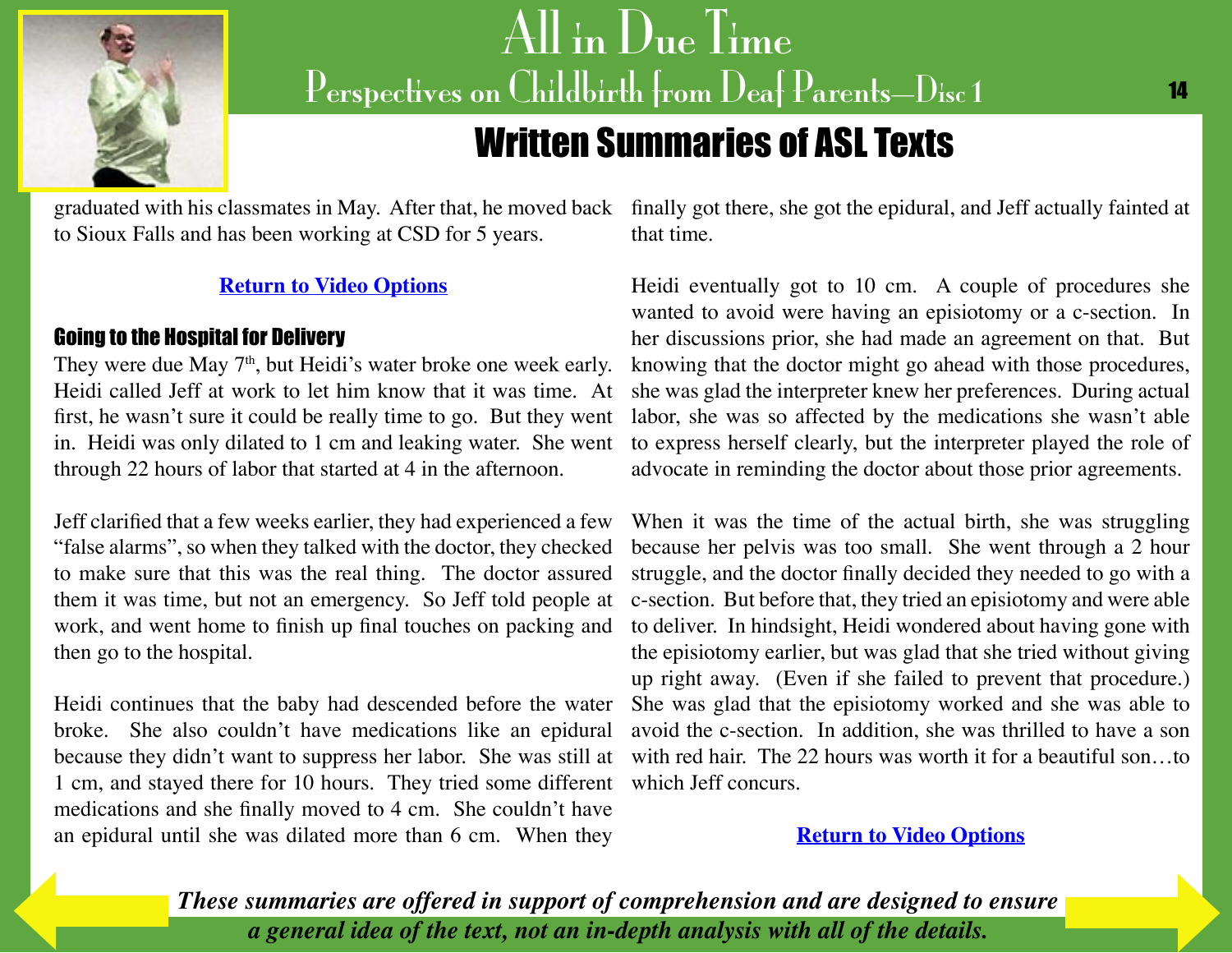<span id="page-15-0"></span>

# Written Summaries of ASL Texts

#### Working with an Interpreter

They had the same interpreter throughout the process. In their discussion between themselves, Heidi and Jeff wanted to find someone with whom they felt comfortable. They asked for input from the larger community about interpreters involved in other birth experiences. They didn't want the interpreter to be a distraction from the process for them, but wanted someone who knew what they were doing.

The interpreter they decided on was good with the midwife, and familiar with the terminology. The interpreter and midwife were there the entire time and gave lots of support through the tough times. Heidi noted that because it was Jeff's first time, he was a little unsure at times. It was very important for them to feel comfortable with the interpreter. They had a back-up interpreter ready in case, but they were glad the interpreter they had worked with (and who had the background) was able to be there. She actually stayed for the full 22 hours.

Jeff felt the consistency from day 1 was very beneficial. They were able to call her when they went into the hospital, and she came. When Jeff and Heidi slept, the interpreter also slept. Before labor actually started, the three of them had discussed roles as part of a team effort. The focus was on flexibility, not strict adherence to the code of ethics. So, they had discussed possibilities beforehand. The comfort they gained from these It was new for Heidi and her family to have a m[ember who could](#page-16-0) 

discussions really made it all go smoothly.

It was also important that the interpreter knew the terminology, or was able to ask for repetition or how to spell something. The doctors often didn't know how to spell it, and it turned into a humorous situation. But one in which Jeff and Heidi were able to learn a lot about medicines and what they were used for. Jeff wanted to know more than just the names of drugs, but how they would affect Heidi. Heidi really felt like the experience was equal to what any other couple would have, which meant that the interpreter's work was really successful. Jeff also shared that the interpreter shared a lot from her own experience of having two children, and that was beneficial.

#### **[Return to Video Options](#page-8-0)**

#### On a Deaf or Hearing Child

Coming from a Deaf family, Heidi had been thinking about whether or not her child would be Deaf. When the doctor reported that her son passed the hearing screening, she was a little disappointed. She had mostly thought he would be Deaf, given her family history and her siblings having Deaf children. She was glad that the doctor was very supportive—not being matter of fact about the child being able to hear, but presenting many different scenarios that the child could become Deaf later.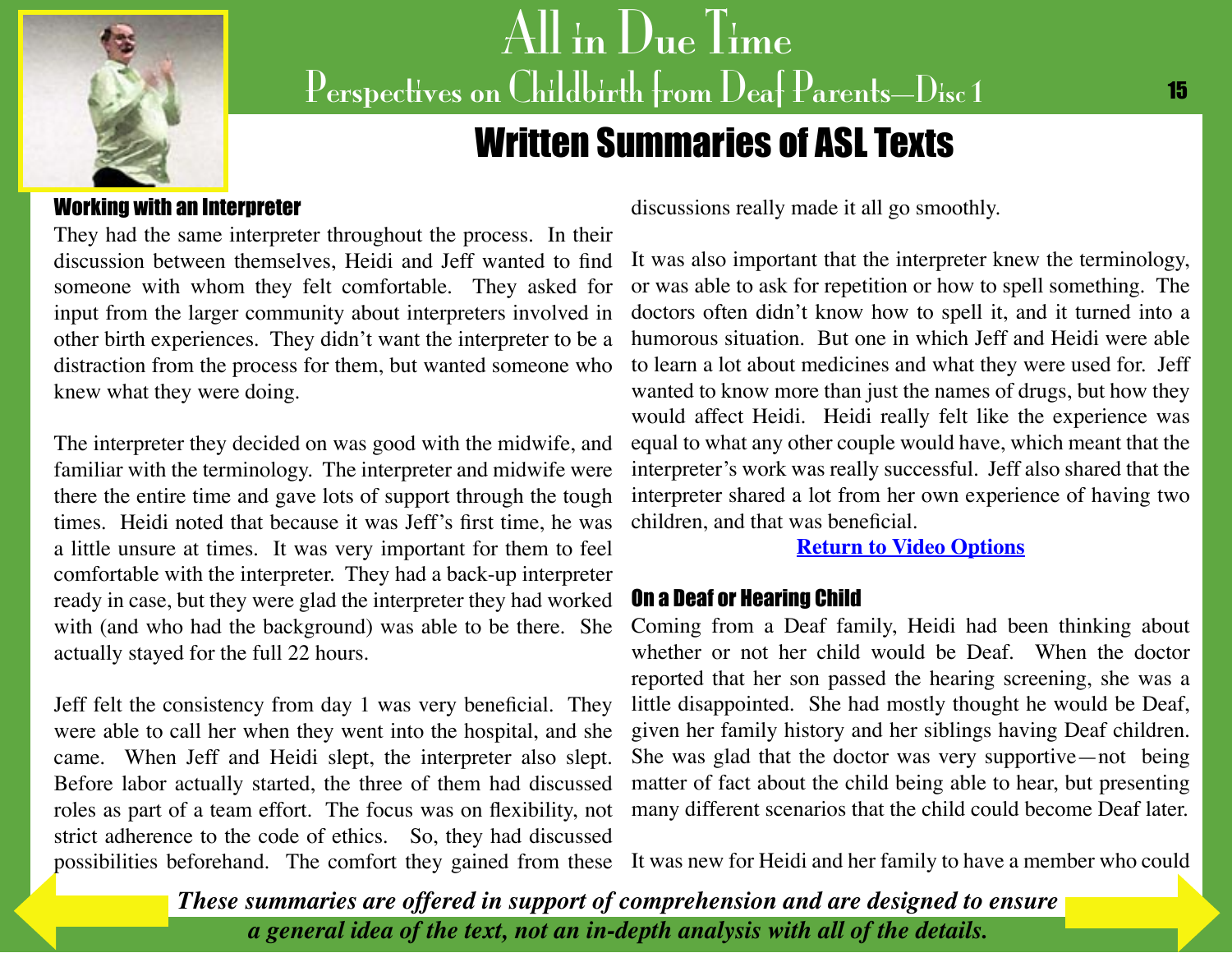<span id="page-16-0"></span>

# Written Summaries of ASL Texts

Heidi suggested things related to music and sound. Through it Manager. all, it is going fine.

Jeff really didn't think much about whether the child would be Deaf or not…or even about gender. In the excitement of the delivery, he forgot to even notice the gender of his child, and only really saw it when Heidi told him their child was a boy.

**[Return to Video Options](#page-8-0)**

### Meet Stacie

Stacie was born and raised in Minneapolis. She was born deaf, and has a twin sister who is hearing. She graduated from Highland Park High School where they have a deaf program mainstreamed into a public school. She went to Gallaudet where she got a degree in Theraputic Recreation. She moved back to Minneapolis in 1997, met and married Scott. They've been in South Dakota since fall.

#### **[Return to Video Options](#page-9-0)**

### Meet Scott

Scott was born in South Dakota where he attended the residential school for the deaf. He has 2 brothers and 2 sisters and is the only deaf person in his family. After graduating in 1987, Scott

hear. She didn't want to force him to be fully immersed in the went to Gallaudet, going to school for four years, taking two Deaf world, but wanted him to get the best of both worlds. The years off and finally returning to finish his degree in 1994. He family had many questions about what types of gifts to get. works for CSD in South Dakota as the interim Building Project

#### **[Return to Video Options](#page-9-0)**

### How We Met

Stacie and Scott actually met at Gallaudet, but at the time, Stacie though Scott was too laid back and was not interested in him. Then, when Scott came back to Gallaudet to finish his degree, he was totally focused on graduating and getting back to South Dakota. He had kind of pursued Stacy without success and eventually they lost touch with each other. Stacie contacted him via AOL IM and that's how they got reconnected. They met again in Canton at a small restaurant with her family and other relatives. Scott proposed on New Year's Eve. Stacie goes on to explain that they re-met in 1999. At Gallaudet when they first met, Stacie did think he was too laid back. He was always trying to get her attention and she was not interested in him. In 1999 Stacie was browsing profiles on the internet and came across Scott's screen name. When she checked the profile, she realized it was him. She contacted him to see how he was doing and the rest of the story is, as they say, history.

#### **[Return to Video Options](#page-9-0)**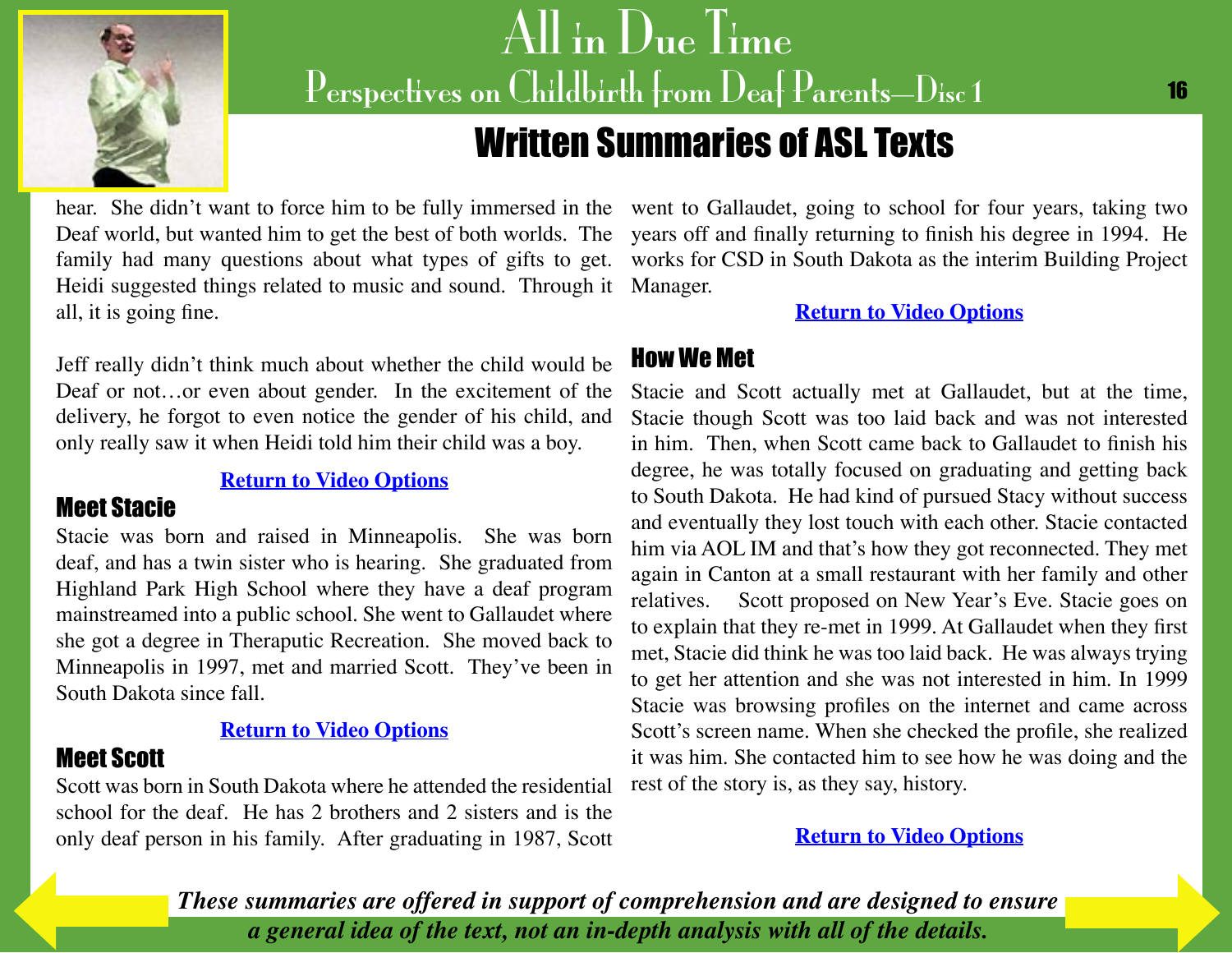<span id="page-17-0"></span>

# Written Summaries of ASL Texts

### Finding Out

The Millers married in Minneapolis and went to Maui for their honeymoon. That is where they got pregnant. Stacie found out she was pregnant on January 12. She will always remember the day because it was so emotional. She was shocked, scared, excited…very emotional. Stacie had suspected she was pregnant because her period was late and she didn't feel like herself. Scott didn't believe her at first. When she took the pregnancy test and found it was positive, she skipped up to Scott (who was on the couch) and told him. He wouldn't believe it until she showed him the test stick with the plus sign on it. They were both surprised and a little shaken by getting pregnant so soon after they married.

#### **[Return to Video Options](#page-9-0)**

### Difficulties with Pregnancy

Stacie's first month of pregnancy went fine, (which is when she found out she was pregnant) but she started experiencing some bleeding in the 2<sup>nd</sup> month. She was quite frightened, having never been through a pregnancy before. The doctor told her she had a 50/50 chance of miscarrying the baby. Stacy was scared because she knew a miscarriage would be very traumatic and felt very unsure about what would happen next. The ultrasound showed she had a *bicornuate uterus*, meaning that the shape of her uterus

was abnormal and that the baby had attached itself to a part of the uterus that might not support the pregnancy. That was the reason for the bleeding. Stacy was put on bed rest. She had a job as a supervisor at a group home for adults with disabilities and the job required a lot of activity, so she had to just stop work for the week. During that week, she worried and prayed for everything to work out. After a week, the pregnancy stabilized.

The interpreter they had at that time was not working out. The interpreter could not understand Stacie and it was very difficult to deal with the communication problems. The interpreter had been sent from a different agency than the one Stacie usually worked with. She asked the doctor's office if she could change interpreters and at first met with a lot of resistance. She had to explain how critical it was for them to have a consistent and competent interpreter, in part because of the complex terminology required. Eventually they relented and Stacie chose her own interpreter. She approached an interpreter that had been referred to her and asked if she would be willing to take on the job. The interpreter agreed and continued with them through the rest of the pregnancy.

Scott also remembers how terrifying it was when Stacie started bleeding. He had no idea what could be wrong and decided to take her to the ER. Stacie's mother and sister came and offered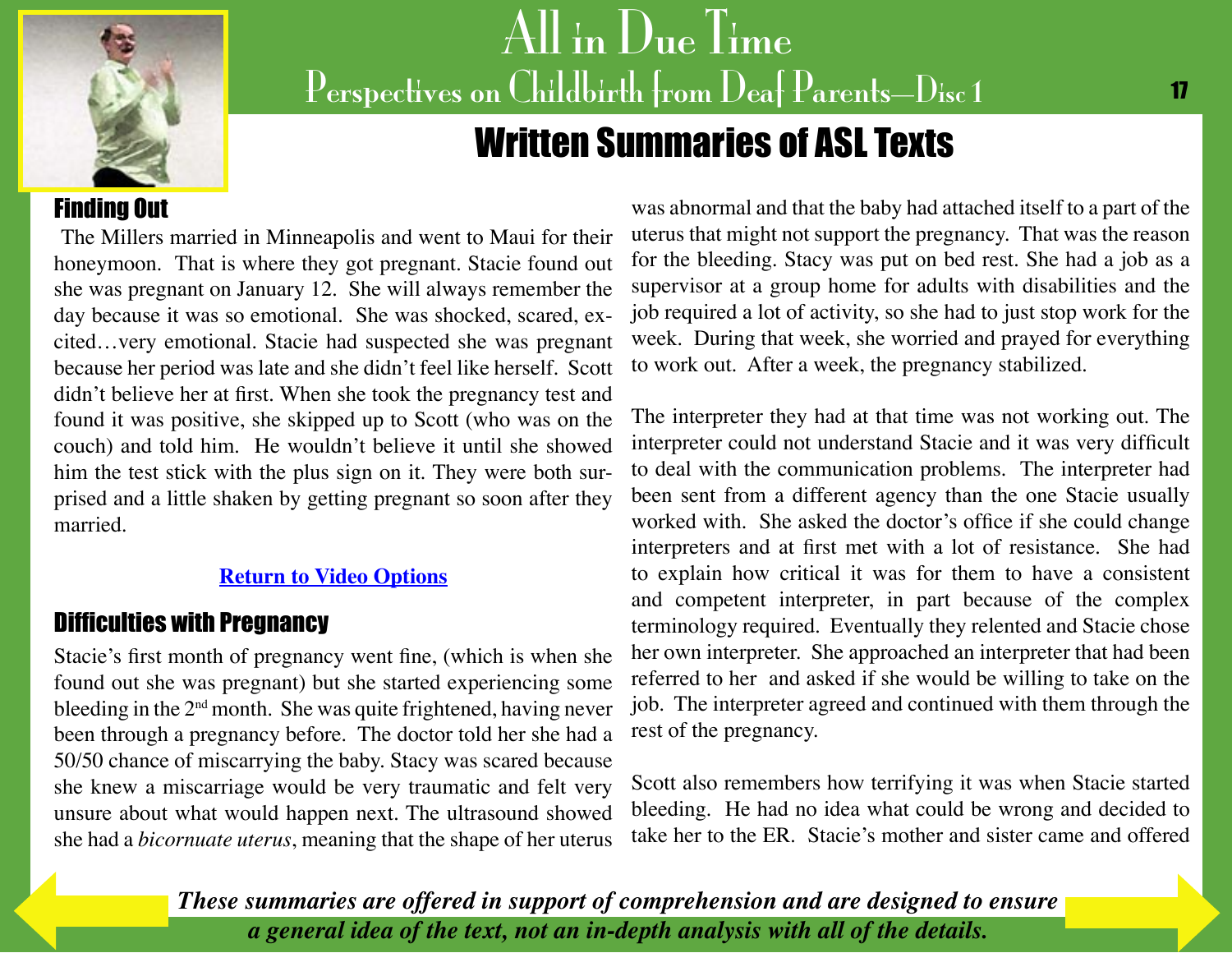<span id="page-18-0"></span>

# Written Summaries of ASL Texts

their support. The ultrasound showed that the baby was still alive and moving, so that was a big relief. When they found out about the *bicornuate uterus*, they knew where the bleeding was coming from, but it was still very scary. For the rest of the pregnancy he was paranoid that it would happen again and monitored everything closely.

hormones really changed her. She would blow up at him for no reason and he just tried to be patient and understanding. It was tough going, but eventually they got through that hurdle as well.

Stacie remembers how she also suddenly reacted differently to some foods. She sometimes wouldn't let Scott cook chicken because the smell of chicken made her nauseous. Surprisingly, she really did not experience morning sickness at all. She does remember her hormones kicking in, feeling angry and overwhelmed at all that was happening in their life. They had just gotten married, moved into an apartment, were looking for a house, and now they were going to have a baby…it felt like too much was happening all at once.

**[Return to Video Options](#page-9-0)**

### The Delivery

Stacie was at 32 1/2 weeks and in the hospital. They planned to gave Stacie an epidural. She was nervous but sat quietly and got

take the baby at 34 weeks, so they already knew she wouldn't be carrying the baby to full term. That night after dinner, Stacy started to feel sick and feverish. The nurse told her they probably would have to go ahead and have the baby that night because the baby's heartbeat was running high. They were concerned about the heart rate, thinking the baby might also be sick.

The pregnancy went ok, but Scott does remember how Stacie's The nurse came in to take Stacie up to the delivery room. Stacie was nervous and caught off-guard by everything that was happening. Luckily her mother and family were there to support her. They put in the catheter, knowing they had to do a C-section because the baby was breech and couldn't be delivered vaginally. They asked her about allergies to medications and then the doctor scheduled to do the c-section arrived. They had met Dr Rolfe when they first came into the hospital. He was a wonderful doctor. Scott put on scrubs and was ready to come into the room. The interpreter arrived at that time and was there with them. Stacie doesn't clearly remember the rest of the delivery because of the medication.

> Scott picks up the story by saying he was expecting that night to be just another night of bed rest for Stacie. When the nurse told him it was time, he couldn't really grasp what she was saying at first. He recovered his wits and went up to the room. They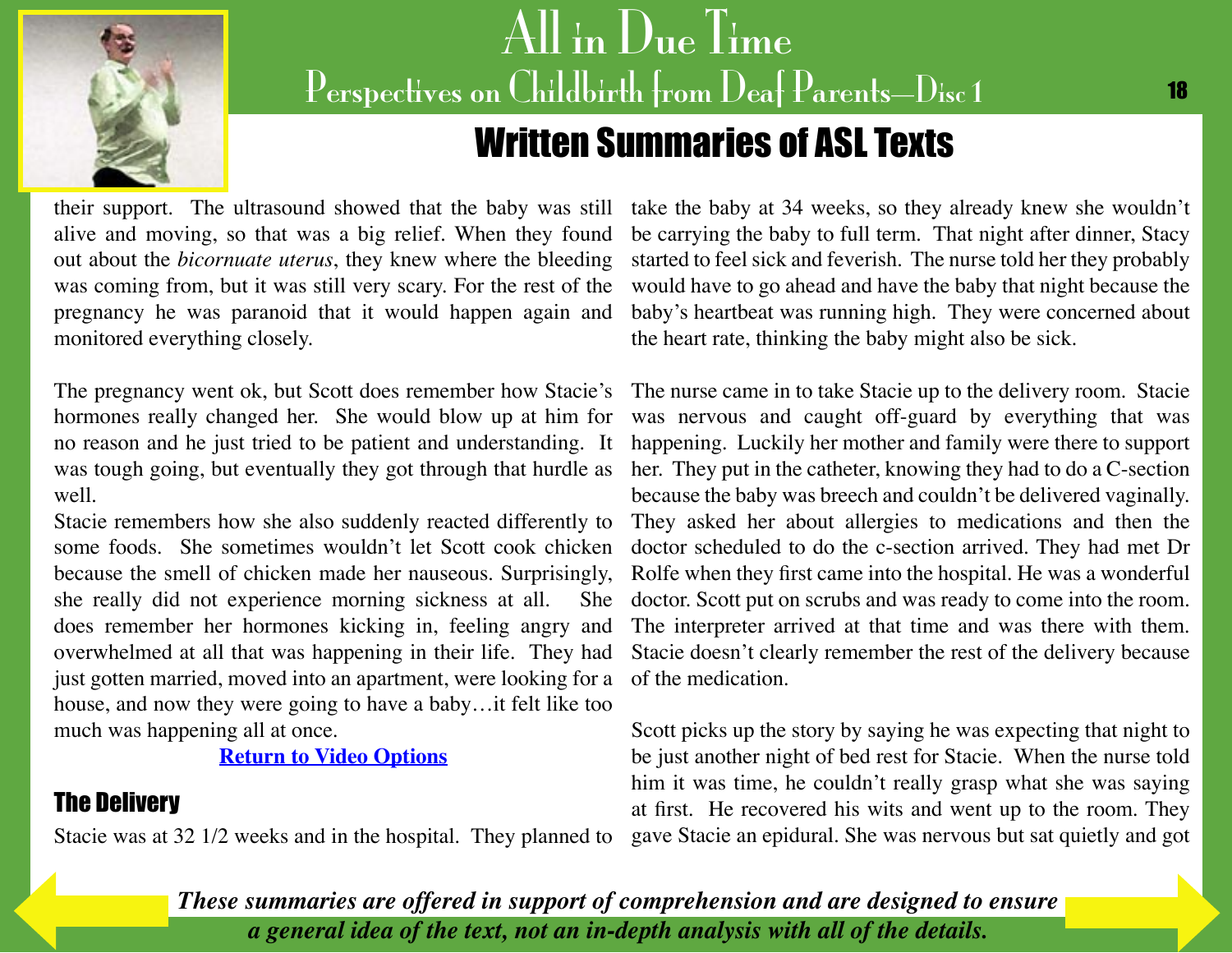<span id="page-19-0"></span>

# Written Summaries of ASL Texts

through it ok.

Scott was ready with his video camera. They allowed him to take it in with them. He filmed the whole thing (not all the gory details). In the delivery room, they set up the drape and started the C-section. Scott wasn't bothered by watching the surgery. It was just like they'd seen before on the TV show "A Baby Story" on TLC. Scott was totally engrossed in the whole procedure. At one point the doctor leaned over to look at something and Scott (who was just behind the doc) leaned along with him so he could keep the shot clear. The medical team came rushing over, thinking he was fainting. The whole procedure just mesmerized Scott.

Scott felt bad for his son because when the doctor actually delivered him the baby's head wouldn't come out. He came out feet first. Because Stacie didn't have any contractions, her muscles were very stiff, making it harder to finish the delivery. The doctor had to really pull on the baby to wrestle him out. Scott was kind of shocked at how rough the doctor was because he always thought babies were very fragile. He was a bit concerned as he watched all of this, but had to assume the doctor knew what was best.

he was out. Stacie's interpreter let them know right away that the baby was crying, a sign that everything was fine. The interpreter said that the baby looked perfect. The baby was bigger than they expected for a preemie. They'd had an ultrasound the week before so the doctor could prepare for the surgery. At that time, they thought the baby would be about 3 pounds and 15 inches. Turned out the baby was actually 5.3 pounds and 18 inches, which is pretty big for a baby born at 32 1/2 weeks.

**[Return to Video Options](#page-10-0)**

## Post-Delivery in NICU

The baby was in great shape after the birth, but Stacie was totally out of it because of the drugs. Scott was torn between supporting Stacie and wanting to be with his new son. It really hadn't hit him yet that he'd become a father. It wasn't until he walked out and saw all of Stacie's family lined up to see the baby that he realized he had a son. Everyone wanted a look at the baby and everyone was crying. It was really exciting.

They took the baby to the NICU because they had to monitor him to make sure his lungs and everything was working right. He was in a "cubicle"/isollete overnight, but really he was doing very well. He was a healthy boy.

After quite a bit of tugging, the baby's head finally came free and Stacie remembers how they took the baby away and she had to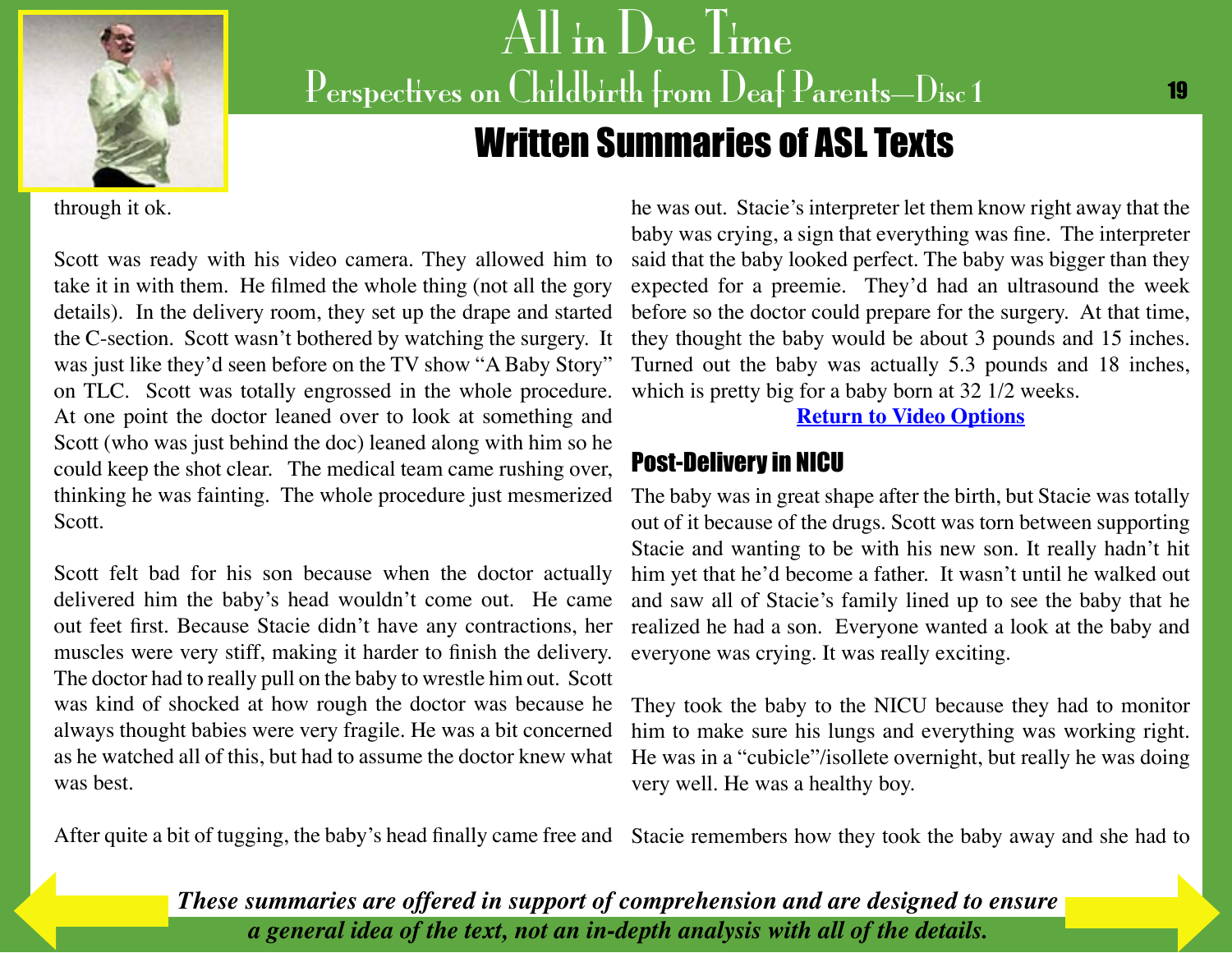<span id="page-20-0"></span>

# Written Summaries of ASL Texts

let them take her upstairs on a gurney where she got my first good look at her son. That's when the reality of the birth really hit her. She was not allowed to hold the baby because of the incubator, but she could touch him. She touched his hand and face. They sent her back to her room to get some rest, but she was too excited to sleep, just wanting to have more time with the baby. The baby was born at 11:33 p.m. and she had just gotten her first real look at 2 in the morning. She went to sleep in her room with her mom and Scott by her side.

Stacie was worn out, but couldn't wait to hold her baby. The next morning she was all swollen and sore from the surgery but she was allowed to go back to the NICU and hold her (well, their) baby at last. It was a wonderful moment.

The doctor told them the baby was doing very well and was breathing on his own. They moved him from the isolette to a regular bassinet. They still had an IV in his arm for hydration. He had a feeding tube in his nose. They used Stacie's breast milk to feed him. She and the baby also learned how to breast feed properly. After a week, they transferred back to the original hospital Stacie went to when her water broke. (She then was transferred to a hospital in Burnsville). One week later they

stay in the recovery room until the medicine wore off. All she discharged him. Even though he was only 35 weeks old and could think about was getting to see her baby. Finally the doctor technically should not even be born yet, he was healthy and strong.

**[Return to Video Options](#page-10-0)**

### Going Home

The day they brought the baby home was overwhelming because they did not have time before he was born to set up the nursery, or even have a baby shower. They had to buy everything, crib, baby seat and other supplies, on the same day they brought him home.

Stacie stayed with her mom for the first week so Scott could work on their house. They had bought a new house just down the street, so it was easy for him to go back and forth. Because Stacie was in the hospital long before they expected her to be, they never had a chance to really get the nursery ready in their new house. While Stacie stayed at her mom's, Scott did the renovation and painting for the nursery.

Scott remembers how Stacie got very sick a few days after the baby was born, which was another reason she stayed in the hospital so long. She had a very high fever, 104-105 degrees. Stacie says she felt sick just a day or two after the baby was born. Stacie does an aside where she tells us that the baby's name is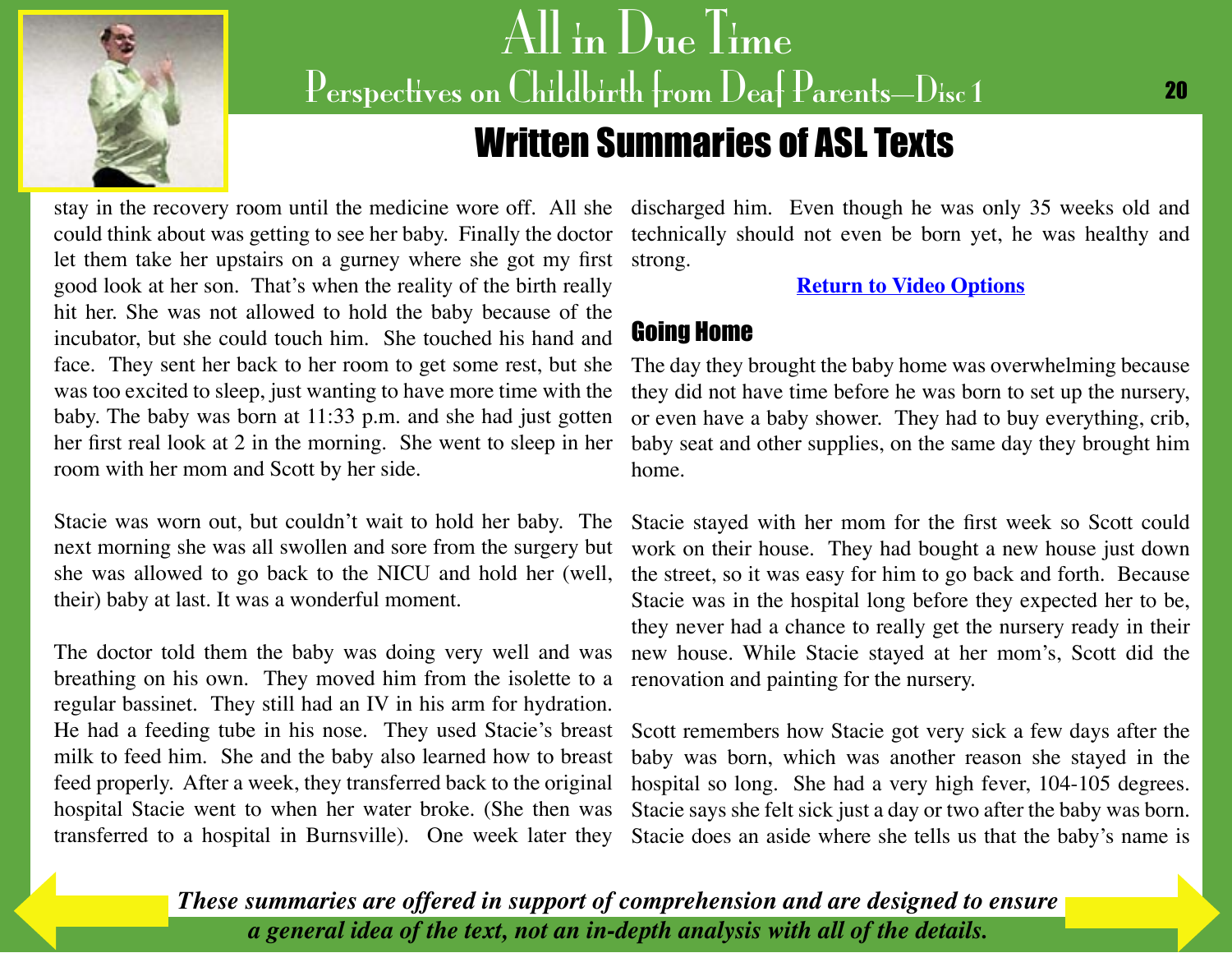<span id="page-21-0"></span>

# Written Summaries of ASL Texts

of the sign for PROUD. They chose that name sign deliberately because they are so proud of him. He is a miracle. Stacie then goes back to explain how her fever spiked and she got very sick. She was shaky and went from sweating to chills. The doctors did all kinds of tests to try to figure out what was wrong including a CAT scan. They finally called in a specialist who diagnosed a uterine infection. It was a terrible week. Stacie then thanks Scott for reminding her to tell that part of the story.

Scott tells how protective Stacie was of the baby when she first got home. He explains that she was afraid their cat might bite Addison, even though the cat was very easygoing and not a threat at all.

The baby is doing very well. He's been sick a couple of times, but overall is very healthy. Scott repeats that he's very proud of his son. He's 20 months old now. He's actually over the top on the growth charts – a real miracle baby. Stacie also says again how proud she is of their son.

#### **[Return to Video Options](#page-10-0)**

## Meet Brandi

Brandi was born hearing and became deaf from a bout with spinal meningitis when she was 6. Although she is profoundly deaf, she

Addison. She also explains how his name sign is reminiscent has speaking skills because of the age she became deaf. She was educated orally in a classroom of hard of hearing students and learned to sign by interacting with deaf children during recess. She studied Social Work at NTID/RIT. She married Tim and they moved to Kansas City. She worked for Sprint for 11 years. Her children are: Blake, 5; Chase, 3 and Austin who is 7 months old. She has recently begun working for CSD in Sioux Falls in their marketing department.

#### **[Return to Video Options](#page-11-0)**

### Meet Tim

Tim is from the  $4<sup>th</sup>$  generation of Deaf people in his family. He graduated from the Arizona School for the Deaf and went to Gallaudet. He graduated with a degree in Government in 1989. After working in D.C. for a while, he moved to Kansas City, Texas and eventually to Sioux Falls to work for the Interpreting Division at CSD supervising both community and video relay interpreting services.

**[Return to Video Options](#page-11-0)**

### First Child

Tim and Brandi tried for several years to get pregnant. All the tests showed that there were no apparent reasons they could not conceive. It was very frustrating because they wanted to know what was wrong so they could fix it. They tried using fertility drugs, although it made Brandi nervous because they brought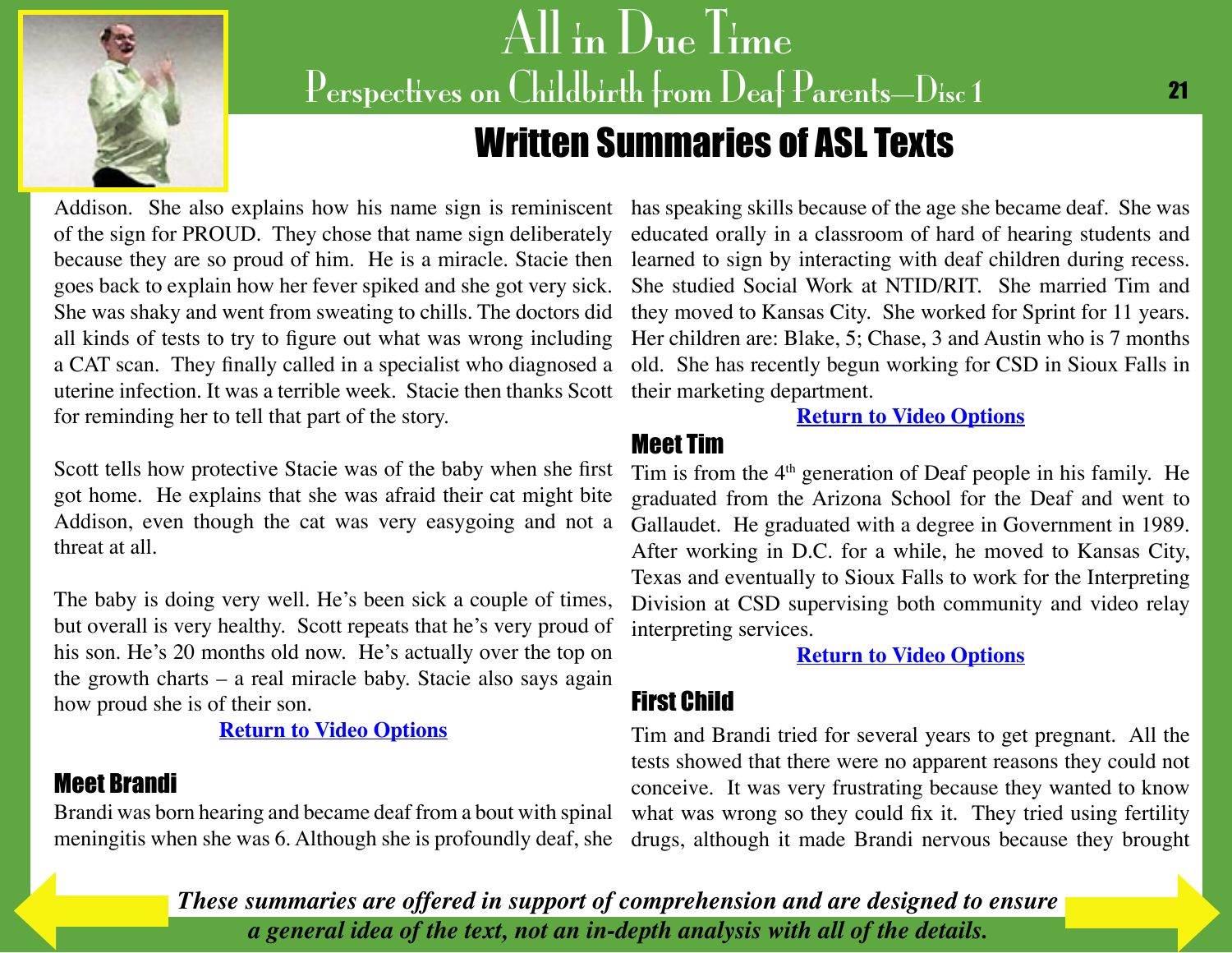<span id="page-22-0"></span>

# All in Due Time Perspectives on Childbirth from Deaf Parents-Disc 1 Written Summaries of ASL Texts

with them an increased risk of ovarian cancer. They tried invitro fertilization. On their first attempt, two eggs fertilized, one survived and Brandi was pregnant at last. She remembers how excited she was. She bought maternity clothes before she even really began showing. She thinks the first pregnancy was probably the best one because she was so excited, she didn't have any other kids to look after at the same time, and Tim treated her like a queen. At about 28 weeks, she went into premature labor. At first she thought it was just Braxton Hicks contractions but they were more intense than she'd felt before. She went to the doctor and found she was dilated to 3cm. She remembers the nurse telling her (without an interpreter) that she had to go home and rest. Brandi said she had an important meeting she couldn't miss and had to go back to work. She finally convinced them that she would rest as soon as she got back from her out of town meeting. They sent her home with instructions to call them if the contractions continued. Brandi went back to work, but continued to feel contractions. She called the doctor and was told to go back to the hospital to labor & delivery. She went in and they attached electrodes to her stomach. They gave her a muscle relaxant (most likely Magnesium Sulphate) that caused problems because it blurred her vision. Brandi eventually demanded the doctor stop the IV because she couldn't see. Her interpreter had to sign right in her face in order for Brandi to understand. It was horrible.

Brandi stayed in the hospital a few days and then went on bed rest for the rest of her pregnancy. She was put on medication to keep the contractions from coming back. At 38 weeks, she stopped taking the medication. She envisioned a quick labor and delivery right after she stopped. But a week went by and still no labor. She was used to being a very active person and could not stand to stay home any more. Tim interrupts Brandi to ask if that was when she ate pickles dipped in peanut butter to try to trigger labor. Brandi corrects him and says it was jalapenos because he told her it would work.

Brandi asked the doctor to induce labor because by that time she was going stir crazy. The doctor agreed to induce labor. Once induced, the whole thing went very fast. They put in the IV at around 6 in the morning and broke her water at around 7:30. Up until that time, Brandi watched the contractions on the monitor, but they didn't hurt. When they broke her water, she felt the pain of contractions for the first time. All she wanted was the epidural right then. She had to wait for some fluids to go thru the IV, and remembers the nurse squeezing the IV bag to empty it as fast as possible. Finally they gave her the shot and she felt better.

By 9:30, she was at 10 cm but the doctor wasn't ready yet. The baby was born around 11, so the whole process really went fast.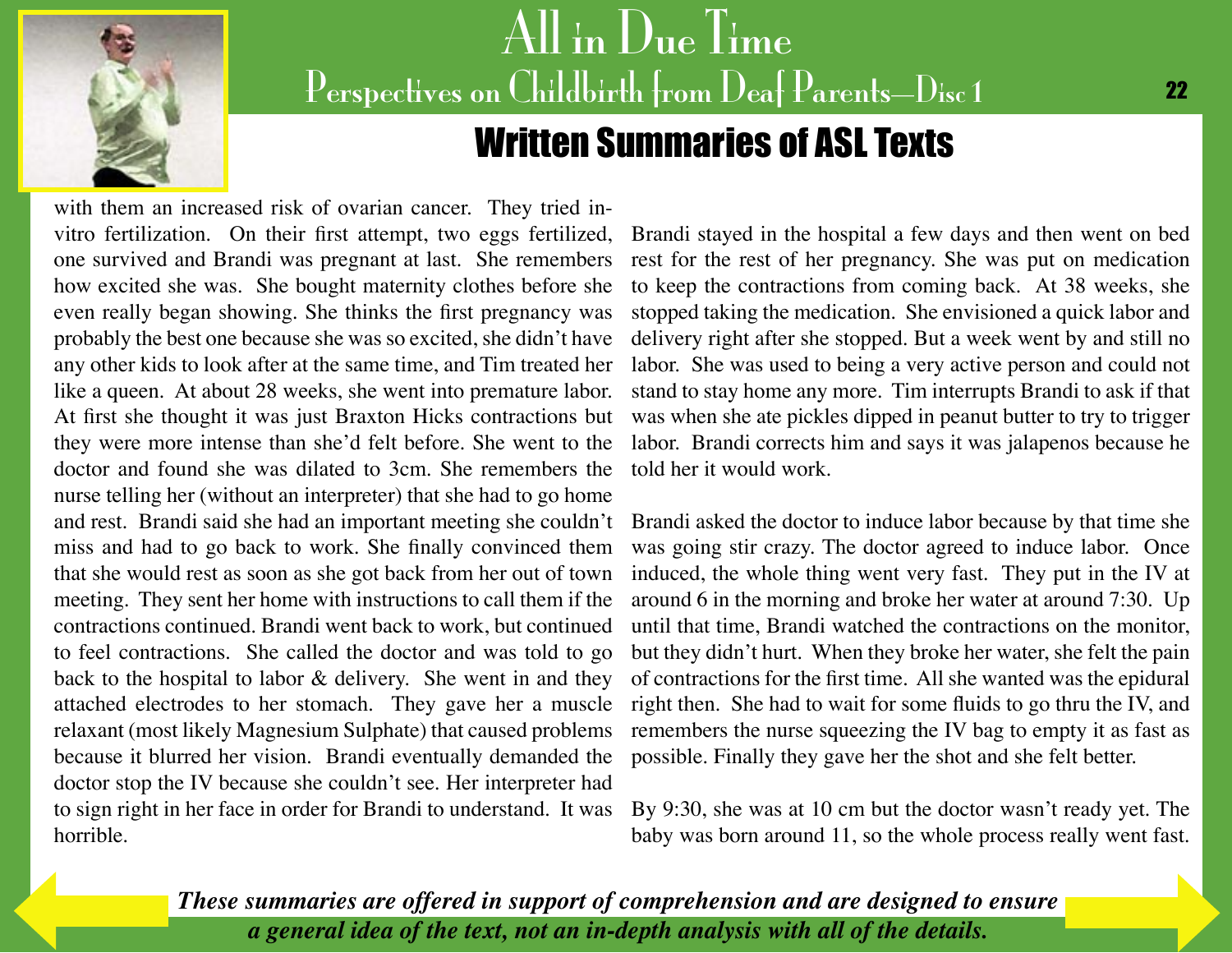<span id="page-23-0"></span>

# Written Summaries of ASL Texts

It was an experience she'll never forget.

#### **[Return to Video Options](#page-11-0)**

### Second Child

Brandi became pregnant naturally the second time. They don't know why it was different, but were excited about the pregnancy. They knew this baby was a boy (they didn't know the sex of the first baby until it was born). They were still in Texas at the time, so Brandi had the same doctor as the first pregnancy and told him that she knew she would want to induce again because she could not stand to be inactive that long. She also got sick with the second pregnancy. She was sick for about 4 months. In addition, for the first 12 weeks she was terribly depressed (something she'd never experienced before). On her due date, she went into the hospital at 6 a.m. to induce labor. This time, she was not dilated at all when she went in. After the IV was in for 20 minutes or so, she dilated to 4 cm. Things went very fast again and her baby was born at about 9:30.

#### **[Return to Video Options](#page-11-0)**

## Third Child

The third pregnancy was probably the best in terms of ease in conceiving – again, it was natural. However, this time Brandi

was very sick. She was hospitalized because she was dehydrated and could not keep any food down at all. To make matters worse, they had just moved to Sioux Falls (a big change from Texas). It was the first time they'd been through a real winter in years, she was pregnant and sick. It was horrible. The illness went away at about the 5th-6th month. Because they moved, Brandi had a different doctor than before. She explained how her first two deliveries had been induced. The doctor didn't take to the idea very well. Brandi explained how she "couldn't wait" for each delivery and that both deliveries had been very fast with the inducement. The doctor was a little more open to the idea, but still not convinced.

About two weeks before her due date, Brandi began to experience nausea and diarrhea again and her mood changed. When she went in for her checkup, she was dilated to around 2 cm. The doctor did a procedure called "stripping" to help things along. She remembers how the doctor's hand came out all bloody and that she had severe cramping after the procedure. The doctor said the baby could come any time between then and two weeks. Brandi bought a new car seat for the baby and went home. She experienced some contractions in the night, but they weren't very hard. Brandi called the doctor in the morning around 6 and was told that the contractions were caused by uterine irritation from the procedure they had done. The doctor recommended a hot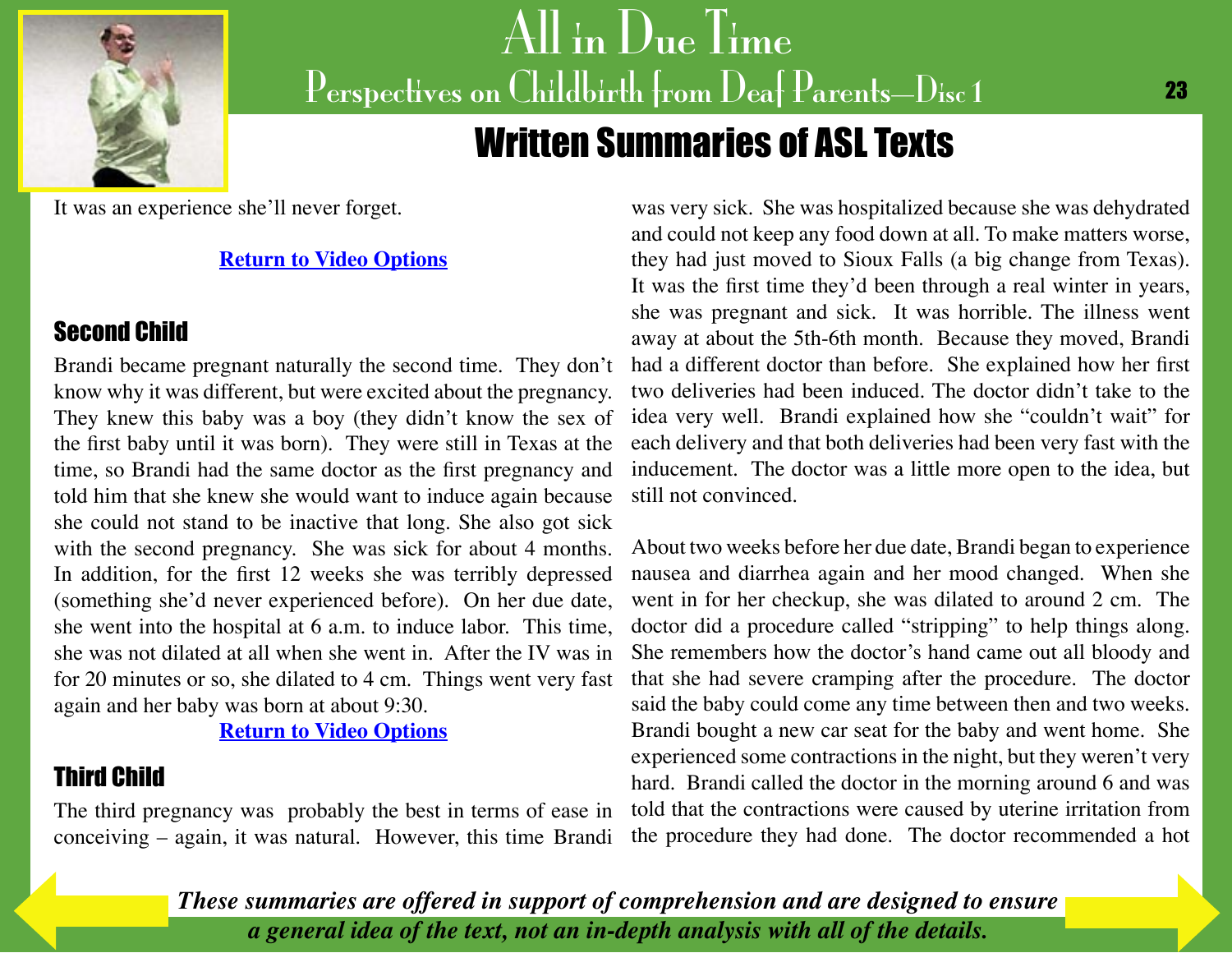<span id="page-24-0"></span>

# Written Summaries of ASL Texts

bath. The bath helped some, but the contractions continued. At summary of the three children's births. around 10, she called the doctor's office again and told them she felt that she was dilated. When she told them her contractions were 8-15 minutes apart and irregular, the nurse told her she was not yet in labor. The nurse offered to make an appointment at the office for 1:00 that afternoon, just to check. She called Tim to come and take her to the doctor's office. One of the memories Brandi has of that day was that she was collecting bids for housekeeping services and ended up having to talk particulars between contractions. She just laughs at what the people from the cleaning service had to deal with that day.

When the doctor checked her at 1:00, Brandi was already at 7 cm. They rushed over to labor and delivery and sure enough, the baby was born by 3:00.

One thing Brandi says is a bit unusual about her birth experiences is that she sees them as a big party – a chance for all their friends and family to celebrate. She always used a friend to interpret for her. She had her family, Tim's sister and several friends with her through the deliveries. For her, it's a wonderful time – time to enjoy the miracle of bringing a new life into the world. All three of her deliveries were wonderful (although the pregnancies themselves weren't). She had candles, bought herself a new bathrobe, lots of wonderful things to enjoy. And that's her

**[Return to Video Options](#page-12-0)**

## Concluding Thoughts

For Tim, he felt his job was to be there and offer support and he prayed that he didn't say anything she didn't want to hear. He also feels that the birth experiences were very positive. Nothing horrible was said and they all were wonderful experiences. He was nervous and unsure for the first one. Not sure if he should offer help or leave Brandi and the doctors to their work. He wasn't sure if he was to help with the delivery or stand back and let nature take its course. Luckily the interpreter was a friend and that helped. Without that, he doesn't know how he would have done. The interpreter for all three deliveries was always a close friend.

Tim doesn't have much else to say other than he's happy that he has three boys, "my three sons" and all. He knows that his "other half" (Brandi) is still hoping for a girl. To make that dream come true, they are flying to China to adopt a baby girl in the summer of 2004. Right now they are in the process of doing all the paperwork. Then they'll have the three boys and one girl.

And, as Tim puts it: "That's all, folks." **[Return to Video Options](#page-12-0)**